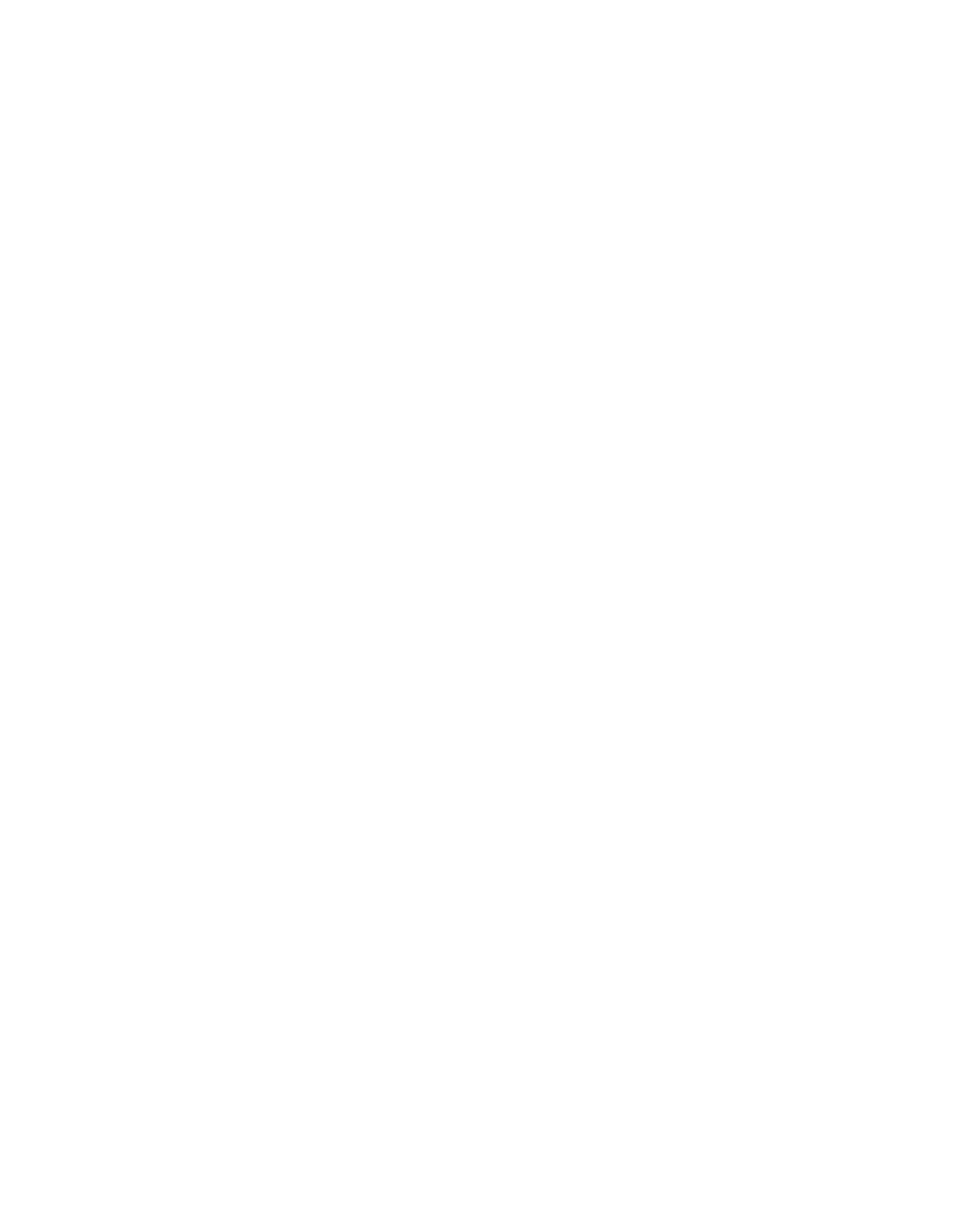# When cycles collapse: A general approximation technique for constrained two-connectivity problems

#### $R. Ravi<sup>1</sup>$ Philip Klein<sup>2</sup> Brown University

#### Abstract

We present a general approximation technique for a class of network design problems where we seek a network of minimum cost that satisfies certain communication requirements and is resilient to worst-case single-link failures. Our algorithm runs in  $O(n^2 \log n)$  time on a graph with  $n$  nodes and outputs a solution of cost at most thrice the optimum. We extend our technique to obtain approximation algorithms for augmenting a given network so as to satisfy certain communication requirements and achieve resilience to single-link failures.

Our technique allows one to find nearly minimum-cost two-connected networks for a variety of connectivity requirements. For example, our result generalizes earlier results on finding a minimumcost two-connected subgraph of a given edge-weighted graph in  $[3, 9]$  and an earlier result on finding a minimum-cost subgraph two-connecting a specied subset of the nodes in [14]. Using our technique, we can also approximately solve for the first time a two-connected version of the generalized Steiner network problem and a two-connected version of the non-fixed point-to-point connection problem.

#### $\mathbf{1}$ 1 Introduction: The framework

#### On designing a network

The following scenario was proposed in [1]. You are in the job of providing communication links to customers. You have a set of clients with communication requirements; each client has specied a pair of cities (called a *site-pair*) between which the client must have communication capabilities. In front of you is the AT&T<sup>3</sup> price list, which gives prices for constructing communication links between various cities. Each link built has essentially infinite communication bandwidth. Your job is to select a minimum-cost collection of communication links that can accommodate all your clients' communication requirements. The network you must construct need not be connected; all that is needed is that every client's pair of cities be connected through your network. Unfortunately, your job's NP-complete. So you come up with an approximately good solution [1] and build a network using this strategy.

Soon you notice that your clients are complaining. The links used in your network seem to be breaking down pretty often. And you notice that it is very often the case that it is just a single edge that has caused each tree in your solution to come to a standstill. So your clients want you to augment this network so that each pair of cities have at least two connections. Moreover, they do not want you to duplicate any link in the already existing network since the link failures seem to be related to the location of the cables. By duplicating links, you are only making both copies prone to failure. Well, your problem is NP-complete again [3]. If you were lucky to have a large enough clientele so that your network spanned all the cities, then you could use the approximate solution in [3]. Or if you were plain lucky and

Connectivity refers to edge-connectivity throughout this paper unless stated otherwise explicitly.

<sup>&</sup>lt;sup>1</sup>Research supported by an IBM Graduate Fellowship. Additional support provided by NSF PYI award CCR-9157620 and DARPA contract N00014-91-J-4052 ARPA Order No. 8225.

<sup>2</sup>Research supported by NSF grant CCR-9012357 and NSF PYI award CCR-9157620, together with PYI matching funds from Thinking Machines Corporation and Xerox Corporation. Additional support provided by DARPA contract N00014-91-J-4052 ARPA Order No. 8225.

 $3$ Disclaimer: Even now, the authors are in no way connected to AT&T.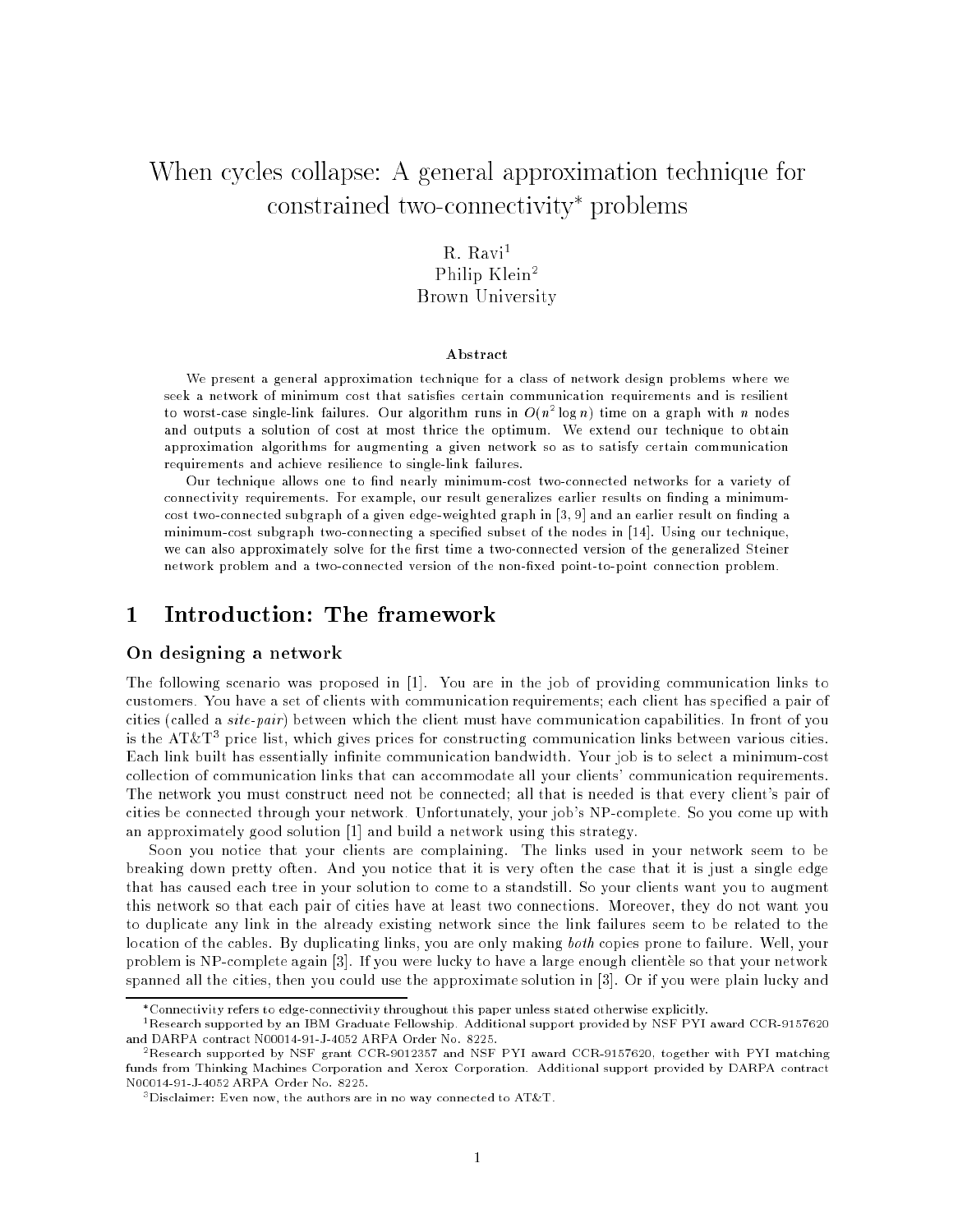your network had only one tree, you could turn to the extension in [14] to augment this tree. However, considering your past history with fortune, no approximation algorithms are known in the general case.

In this paper, we give the first approximation algorithm for augmenting this generalized Steiner network to a network in which each site-pair is two-connected. Combining this with the solution offered to your earlier problem in [1], this provides an approximation for a general two-connected Steiner network design problem. In fact, you weren't so unlucky after all. For, while you set out to solve the problem of nding a minimum cost network two-connecting all the site-pairs, your technique turns out to solve a whole class of minimum cost two-connected subgraph problems...

An example of a solution formed this way for the generalized two-connected Steiner network problem is depicted in Figure 1.



Figure 1: An instance of the unweighted generalized two-connected Steiner network problem and an optimum solution. Solid edges correspond to unit-cost links; dotted edges connect site pairs. In the right figure, the solid edges correspond to first phase one-connecting solution. The thick dashes form an augmentation to two-connect the solid trees.

#### Framework

We can model the generalized two-connected Steiner network problem as follows: Define a cut in the graph to be active if it separates some site-pair. A network is said to two-connect a site-pair if there are two edge-disjoint paths between them in the network. Thus, any network that two-connects the site-pairs must cross this active cut twice. Conversely, if a network crosses every such active cut twice, the network indeed two-connects all the site-pairs. More formally, we can define a function  $f$  defining the activity of all cuts in the graph. If a cut C separates some site-pair, then we set  $f(C) = 1$  and call C an active cut. Otherwise, we set  $f(C) = 0$  and call C an *inactive* cut. Any set of edges that crosses each of the active cuts twice is a feasible solution to the two-connected Steiner network problem. We can generalize this two-connected network design problem by extending our notion of active cuts. For this, we turn to the work of Goemans and Williamson in [6] where they define the notion of proper functions. Proper functions are a class of functions used for defining the activity of cuts in a graph.

In [1], we provided the first approximation algorithm for the generalized network Steiner problem. The algorithm presented there involved construction of feasible primal and dual solutions with an approximate relation between their values. Subsequently, Goemans and Williamson [6] generalized this result to a technique for approximating a large class of constrained forest problems. They introduced the notion of proper functions whose elegant denition captures the connectivity requirements for a variety of constrained forest problems. In this paper, we use their notion of *proper functions* in formulating a general two-connected network design problem.

Given a graph  $G = (V, E)$ , a function  $f : 2^V \rightarrow \{0, 1\}$  and a non-negative cost function c on the edges, we consider the following integer program:

 $\operatorname{Min}\,\sum_{e\in\,E}\,c_e\hspace{0.025cm}x_e$ subject to constraints: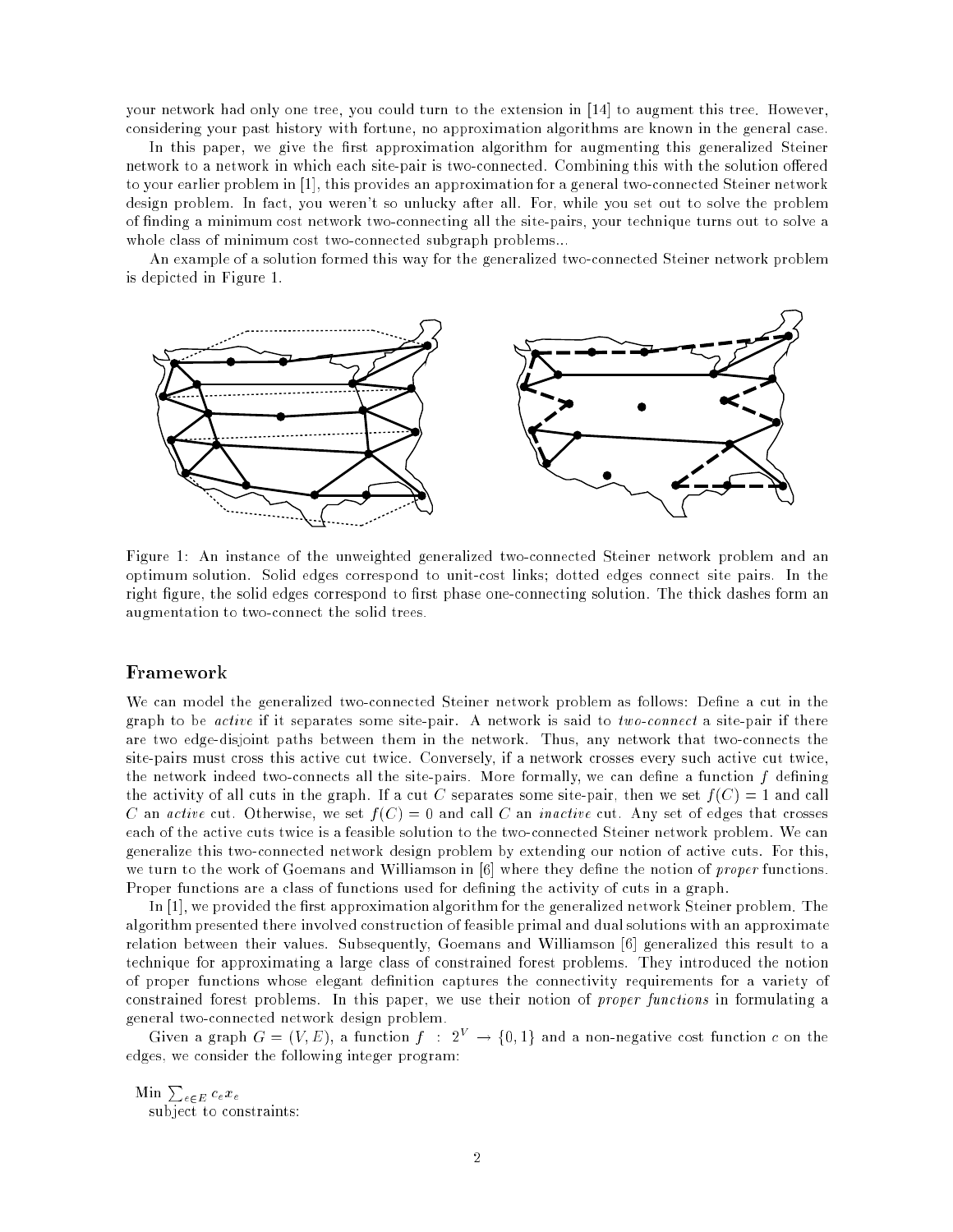$$
x(\Gamma(S)) \geq 2f(S) \quad \emptyset \neq S \subset V
$$
  
\n
$$
x_e \in \{0, 1\} \quad e \in E
$$
 (IP)

Here  $\Gamma(S)$  denotes the set of edges having exactly one endpoint in the set S and  $x(F) = \sum_{e \in F} x_e$ . Any feasible solution to the program above is a collection of edges that intersect each active cut under the function f at least twice. Thus, any minimal feasible solution to (IP) is a collection of two-connected subgraphs. In this paper, we address solutions to the above program for the class of proper functions f. An important requirement of the solution subgraph that this paper addresses is that edges are not allowed to be replicated. This will be the assumption in all the problems we consider. Thus, the program is feasible only if the input graph has a feasible solution as a subgraph. We shall assume that the input graph is itself feasible for  $(IP)$ . It is not hard to verify this assumption. We define  $A$ , the set of terminals in V as the set  $A = \{v \in V : f({v}) = 1\}$ . The following is our main result.

**Theorem 1.1** There is an  $O(n^2 \log n)$  algorithm to produce an feasible solution  $F = \omega/(T)$  such that  $\sum_{e\in F'} c_e \leq (3-\frac{3}{|A|})OPT$  where OPT is the optimum value of (IP).

Although we use weak linear programming duality in our analysis, our algorithm does not linear programming.

#### Formulating problems in this framework - Examples

The generalized two-connected Steiner network problem without edge replication is representable in the above framework. We set  $f(S) = 1$  if there is a site pair that contains a site in S and one outside S, and we set  $f(S)$  to 0 otherwise. The above framework also captures the following point-to-point two-connection problem we introduce. In this, we are given a set  $C = \{c_1, \ldots, c_p\}$  of sources and a set  $D = \{d_1, \ldots, d_p\}$  of destinations in the graph and we need to find a minimum-cost set F of edges such that each source-destination pair is two-connected in  $F$ . The fixed destination case, in which  $c_i$  is required to be two-connected to  $d_i$ , reduces to a case of the generalized two-connected Steiner network problem. However, we can also approximate the non-fixed destination case, where the only requirement is that each component of F contains the same number of sources and destinations. For this, we set  $f(S)$ to 1 whenever  $|S \cap C| \neq |S \cap D|$  and to 0 otherwise.

#### Strategy

The algorithm we present in this paper works in two phases. In the first phase, the algorithm in [6] is applied to construct a partial solution  $F_1$  that partially satisfies the requirements in (IP), namely, the solution satisfies the one-connectivity constraints:  $x(\Gamma(S)) \geq f(S)$   $\emptyset \neq S \subset V$ . In the second phase, we augment the partial solution  $F_1$  such that the augmented subgraph two-connects each of the trees in the forest  $F_1$ . We show that the cost of the solution output at the first phase is at most the optimum value of (IP) and the cost of the augmentation output at the second phase is at most twice the optimum value of (IP) to obtain a performance guarantee of three. The second phase is a careful reapplication of the methods of Goemans and Williamson. We dene an auxiliary function f 0 specifying a dierent notion of active cuts, based on the partial solution  $r_1$ . If  $f$  were proper, then we could reapply the method in [6] directly. Unfortunately, f 0 is not proper and so we need to adapt this method.

#### Approximating augmentation

The techniques used in proving Theorem 1.1 can be adapted to provide approximation algorithms for minimum-cost augmentation. Suppose that we are given a graph  $G = (V, E)$  along with an initial subgraph  $G_0$  with edge set  $E_0$ . The minimum-cost augmentation problem is to choose a minimum-cost set of edges in G whose addition to  $G_0$  yields a graph that obeys the constraints of (IP). This problem generalizes the minimum-cost bridge-connectivity augmentation problem considered in [3, 9] and also the Steiner version considered in [14]. We have the following theorem about approximating the minimum-cost augmentation.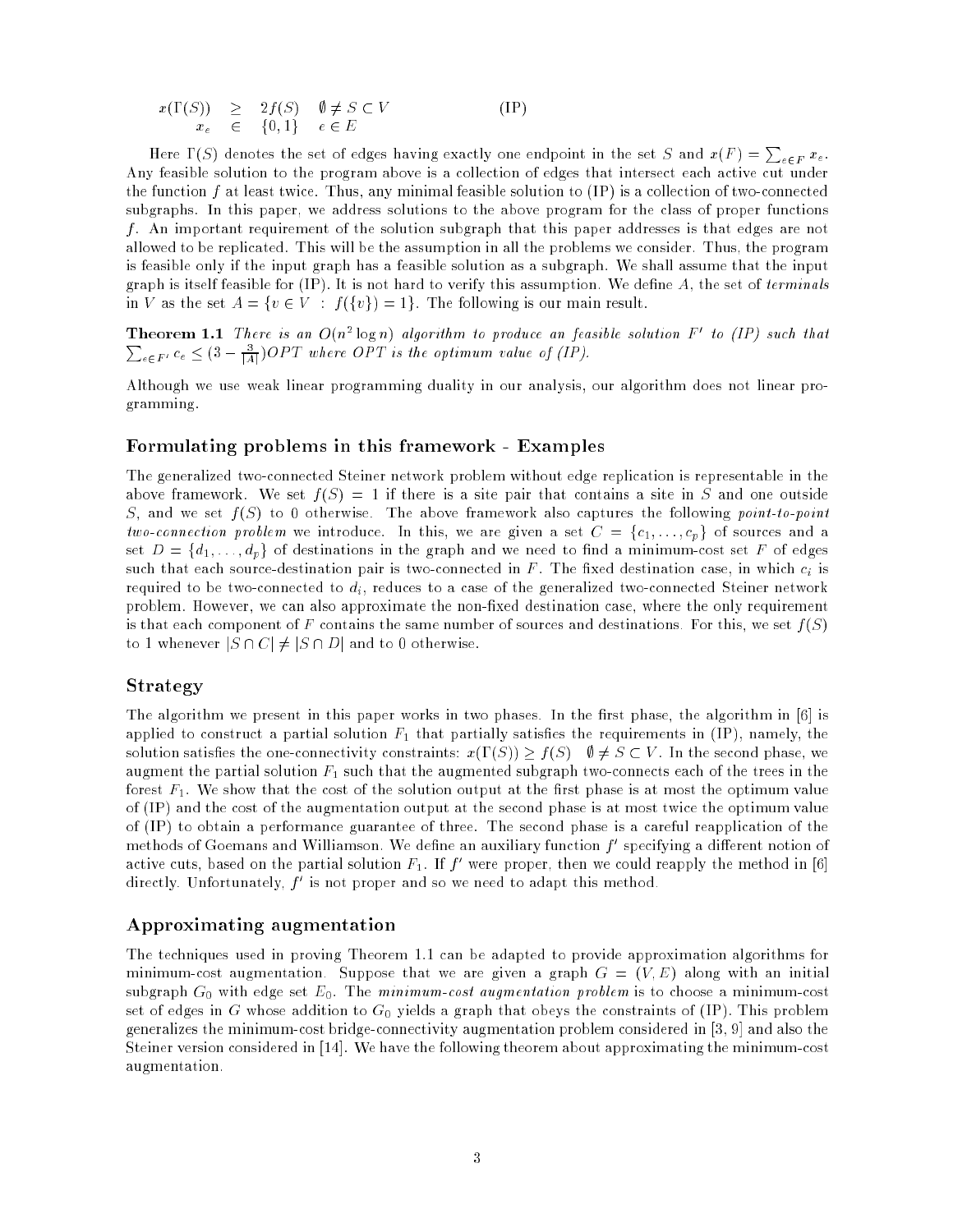**Theorem 1.2** The augmentation problem aescribed above can be approximated in  $O(n^2 \log n)$  time within a factor of  $z(1-\frac{1}{|A|})$  if the incidence vector,  $x_0$  of the initial subgraph  $G_0$  obeys the one-connectivity constraints

 $x_0(\Gamma(S)) \ge f(S) \quad \forall S : \emptyset \ne S \subset V$ 

Otherwise the performance guarantee is  $3(1-\frac{1}{|A|})$ .

#### Road-map

In the next section, we look at related work. Thereafter, we present background results and the basic technique used in proving our main result. In Section 4, we present the second-phase augmentation algorithm. In the following section, we prove the performance bound of this phase. Then we prove the results on augmentation. We close with some implementation issues and open problems.

## 2 Related work

Fredrickson and Ja'Ja', in their pioneering work [3] on approximation algorithms for weighted graph augmentation problems, provided the first approximate solution for the problem of augmenting a given graph to be two-connected. The performance guarantee of their algorithm was a multiplicative factor of two. Their technique also gave an approximate solution to the minimum-cost two-connected subgraph problem. The performance guarantee is a multiplicative factor of three. Their solution for the latter problem starts with a minimum spanning tree and augments this to be two-connected. Khuller and Thirumella [9] have extended these results and provided more efficient algorithms for the same. Recently, Ravi [14] observed that this method generalizes to find minimum-cost two-connected Steiner subgraphs of a given graph. All the above methods are also able to solve the node two-connected versions approximately. Khuller and Vishkin have presented algorithms with better performance guarantees for the minimum two-connected subgraph problems in  $[10]$ . The bounds are  $\frac{1}{2}$  for the two edge-connected case and  $\frac{1}{6}$  for the two node-connected case.

When the cost function c obeys the triangle inequality, then Fredrickson and Ja'Ja' [4] present an adaptation of Christofides' heuristic to solve the minimum-cost biconnectivity augmentation problem with a performance factor of  $\frac{1}{2}$ . There has been considerable previous work on network survivability  $\mathbf{15}$  that addresses constructing minimum-cost k-connected subgraphs under such connected subgraphs under such cost  $\mathbf{A}$ functions. However, our interest is in the general case when the cost function does not satisfy the triangle inequality.

There has also been considerable work on characterizations of integer polyhedra arising from connectivity constraints [7], and construction of minimum-cost two-connected survivable networks [5, 13].

As mentioned in the previous section, Agrawal, Klein and Ravi [1] introduced the technique of a primal-dualmethod for approximating the minimum-cost generalized Steiner network. Though this result addressed arbitrary connectivity requirements between pairs of nodes, it allowed for edge replication. This was consequently generalized by Goemans and Williamson in [6].

Our paper combines the two-phase idea of Fredrickson and Ja'Ja' with a primal-dual method tailored to provide an approximate solution in both phases.

## 3 Background

Following [6], we define the notion of a proper function  $f : 2^V \to \{0,1\}$ . A function f is proper if the following properties hold.

- $\blacksquare$  for  $\blacksquare$  for  $\blacksquare$  ,  $\blacksquare$  ,  $\blacksquare$  ,  $\blacksquare$  ,  $\blacksquare$  ,  $\blacksquare$  ,  $\blacksquare$
- [Symmetry] f (S) = f (V S) for all S V ; and
- $\mathcal{L}$  is a and B are distorted by a strongle form f (A)  $\mathcal{L}$  ,  $\mathcal{L}$  ,  $\mathcal{L}$  ,  $\mathcal{L}$  ,  $\mathcal{L}$  ,  $\mathcal{L}$  ,  $\mathcal{L}$  ,  $\mathcal{L}$  ,  $\mathcal{L}$  ,  $\mathcal{L}$  ,  $\mathcal{L}$  ,  $\mathcal{L}$  ,  $\mathcal{L}$  ,  $\mathcal{L}$  ,  $\mathcal{L}$

The functions  $f$  used to model the problems in the first section can be easily verified to be proper.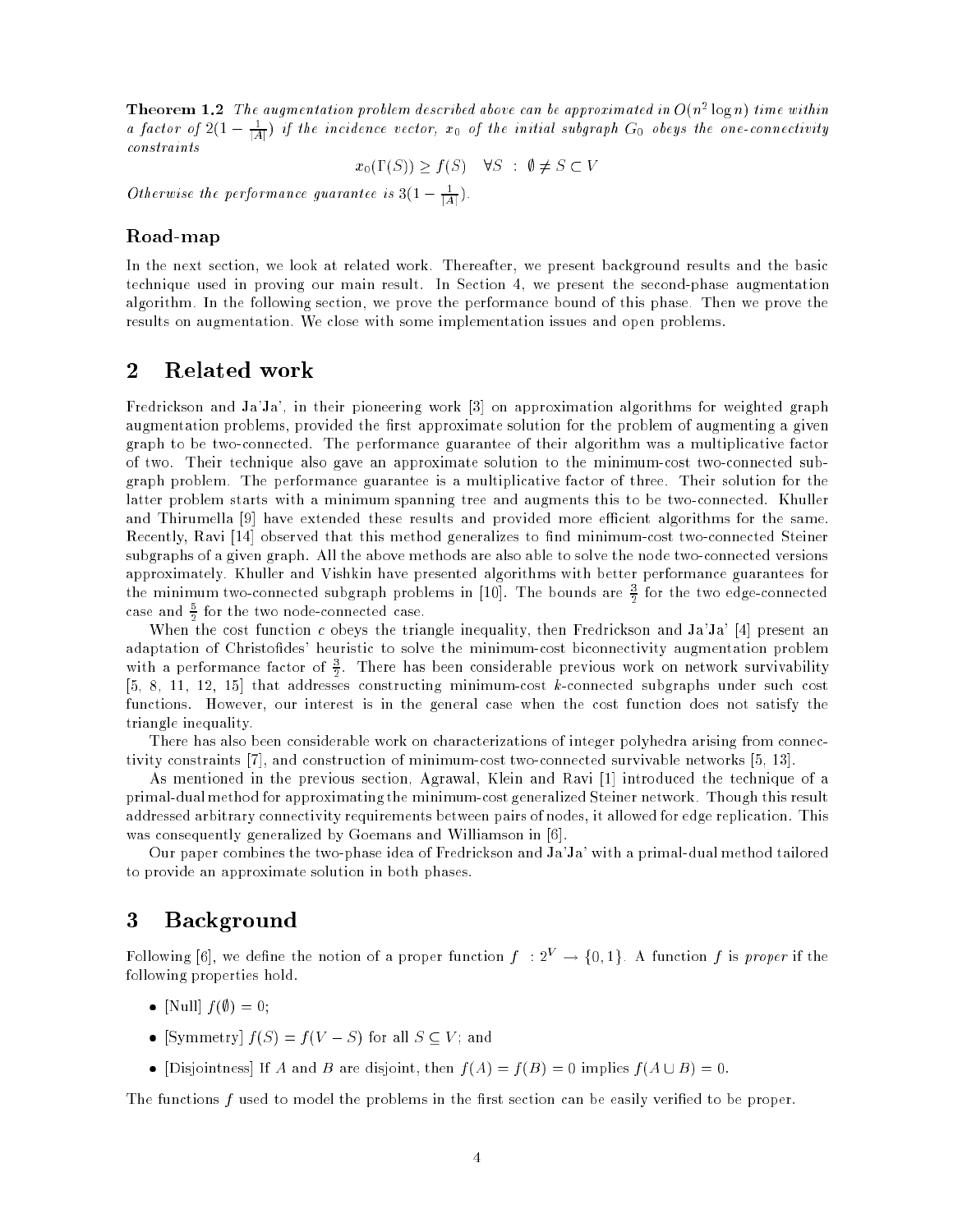#### The first phase:

As mentioned in the introduction, our algorithm works in two phases. In the first phase, we construct an approximate solution to the following modied integer program:

Min 
$$
\sum_{e \in E} c_e x_e
$$
  
\nsubject to constraints:  
\n $x(\Gamma(S)) \geq f(S) \quad \emptyset \neq S \subset V$  (IP1)  
\n $x_e \in \{0,1\} \quad e \in E$ 

We do this using the method in [6]. Let the solution generated be denoted by  $F_1$ . We shall use  $F_1$ to denote the set of edges in this solution returned in the first phase. It follows from [6] that  $F_1$  induces a forest in G. The algorithm in [6] implicitly constructs a dual solution to the above linear program to prove the performance guarantee. This dual to the linear relaxation of the above integer program (using  $x_e > 0$ ) is the following.

 $\operatorname{Max} \sum_{S \subset V} f(S) \cdot y_S$  $\sum_{S: e \in \Gamma(S)} y_S \leq c_e \quad e \in E$ yS <sup>0</sup> ; 6= <sup>S</sup> <sup>V</sup>

Recall that A is the set of terminals in V. We will be using the following results from [6].

Theorem 3.1 ([6]) The solution F1 feasible for (IP1) and the dual <sup>y</sup> constructed are related by

$$
\sum_{e \in F_1} c_e \le (2 - \frac{2}{|A|}) \sum_{S \subset V} y_S
$$

Lemma 3.2 ([6]) Let <sup>e</sup> <sup>2</sup> <sup>N</sup> where <sup>N</sup> is a connected component of a minimal solution F1. Let N1 and  $N_2$  be the two connected components of  $N - \{e\}$ . Then  $f(N_1) = f(N_2) = 1$ .

Observation 3.3 ([6]) If f (S) = 0 and f (B) = 0 for some B S, then f (S B) = 0.

The LP relaxation of our integer program (IP) is obtained by replacing each integrality constraint  $x_e \in$  $\{0, 1\}$  with the linear constraint  $0 \le x_e \le 1$ . The dual to this LP relaxation is as follows.

$$
\begin{array}{rcl}\n\text{Max } \sum_{S \subset V} 2f(S) \cdot y_S - \sum_{e \in E} r_e \\
\text{subject to constraints:} \\
\sum_{S: e \in \Gamma(S)} y_S & \leq & e + r_e & e \in E \\
y_S & \geq & 0 & \emptyset \neq S \subset V \\
r_e & \geq & 0 & e \in E\n\end{array} \tag{LP}
$$

By weak linear programming duality, if  $OPT$  denotes the value of the optimal solution to (IP) and  $Z_{LP}$  denotes that of the optimal dual solution to (LP), then  $OPL \geq Z_{LP}$ . Note that the dual solution y provided by the algorithm of [6] is feasible for (LP) by setting  $r_e = 0$  for all edges e. The value of the above program (LP) with this solution is  $2\sum_{S\subset V} y_S$ . Thus we have  $OPT \geq 2\sum_{S\subset V} y_S$ . Combining this with Theorem 3.1, we get the following bound on the first phase solution.

Lemma 3.4 Let F1 be the set of edges chosen in the rst phase and let OP T denote the value of an optimum solution to (IP). Then

$$
\sum_{e \in F_1} c_e \le (1 - \frac{1}{|A|})OPT
$$

#### The second phase:

In the next section, we describe an algorithm for augmenting the forest  $F_1$  with a set of edges  $F_2$  disjoint from  $F_1$ . The algorithm also simultaneously constructs an implicit dual solution  $\tilde{y}_S$  for  $S \subset V$ . We shall prove the following theorem in the next two sections.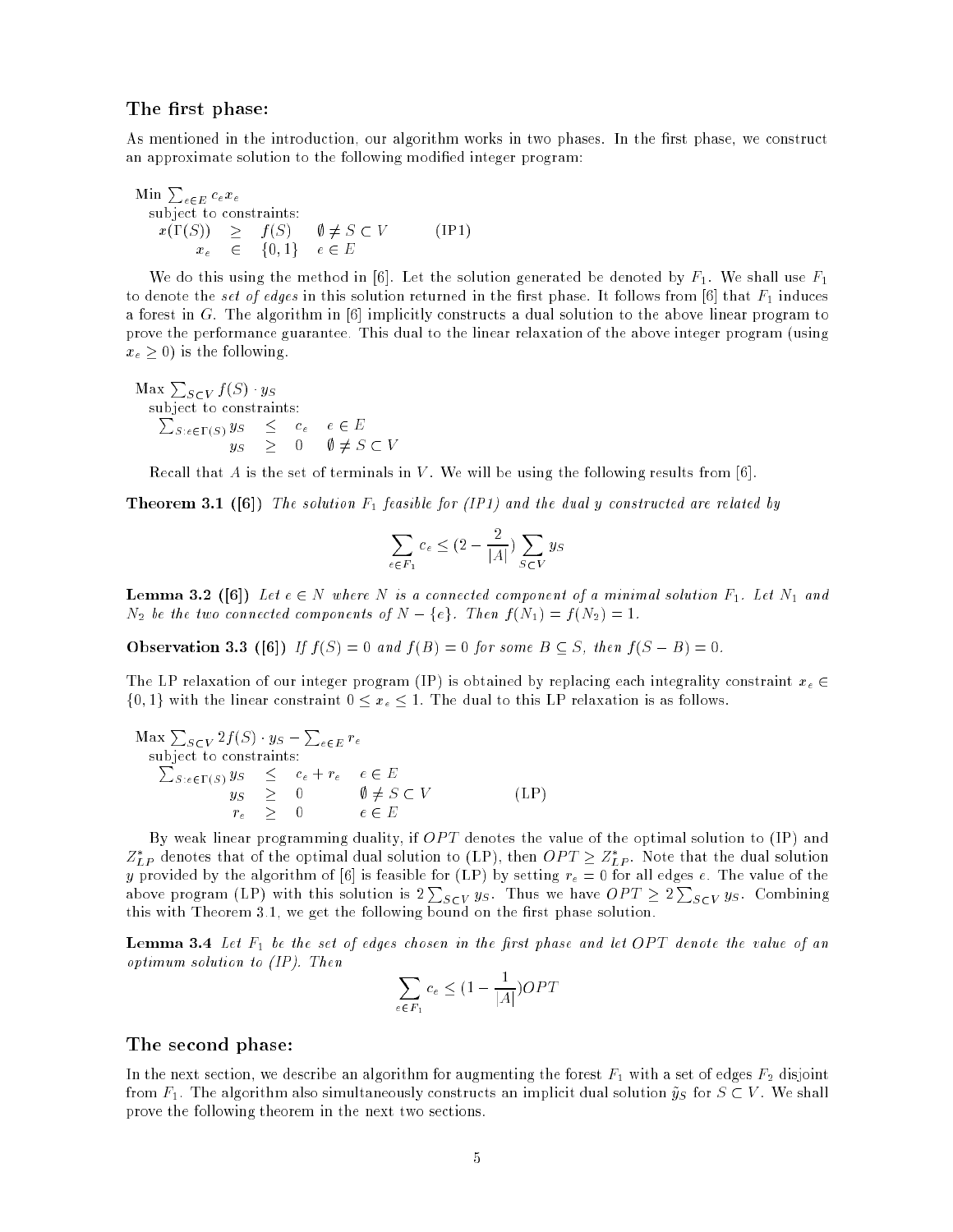Theorem 3.5 The second phase algorithm chooses a set F2 of edges disjoint from F1, and an implicit  $dual$  solution  $\tilde{y}$ .

- (1) The set of edges in  $F_1 \cup F_2$  two-connects each of the trees in  $(V, F_1)$ .
- (2) The solution  $\tilde{y}$  will have the property that  $\tilde{y}_S > 0$  only when  $|\Gamma(S) \cap F_1| = 1$ . Also, the solution  $\tilde{y}$ will obey the normal packing constraint on all edges not in  $F_1$ . Namely, for any edge  $e \in E - F_1$ , we have  $\sum_{S\in \Gamma(S)\ni e}\tilde{y}_S \leq c_e$ .

We also prove the following relation, which is the basis for our performance analysis of the algorithm.

These first first  $2$  be the set of edges chosen by the second phase algorithm and let  $y$  be the dual solution it implicitly constructs. Then

$$
\sum_{e \in F_2} c_e \le (2 - \frac{2}{|A|}) \sum_{S \subset V} \tilde{y}_S
$$

The strategy to prove a bound of two for the second phase is to show that  $\tilde{y}$  is feasible to the dual (LP) above. For this, we need the following lemma.

Lemma 3.7 If j(S) \ F1<sup>j</sup> = 1 then f (S) = 1.

**Proof:** Suppose  $P(S) = |S|$  and suppose  $S \subset N$ , where  $N_1, N_1, \ldots, N_m$  are components of  $(N_1, F)$ . Let P and Q be the two components of  $N - \{e\}$ . Assume without loss of generality that  $P \subseteq S$  and  $Q \cap S = \emptyset$ . Since  $\Gamma(S)$  only intersects the edge  $e$  from  $F_1$ , for each  $N_i$ , either  $S \cap N_i = \emptyset$  or  $S \cap N_i = N_i$ . Thus, we can write S as the disjoint union of P and some of the components in  $F_1$ . Now  $f(N_i) = 0$  for all the  $N_i$ 's. Also, from Lemma 3.2, we have  $f(P) = 1$ . Disjointness and Observation 3.3 together imply that  $f(S) = 1$ .  $\Box$ 

 $\sum_{S: \tilde{y}_S>0,~\Gamma(S)\cap F_1=\{e\}} \tilde{y}_S$ . Set  $r_e~=~0$  for all the other edges. Since we have  $\tilde{y}_S~>~0$  only when Now, we show that  $\tilde{y}$  is a feasible solution to (LP). Namely, for each edge  $e \in F_1$ , set  $r_e =$  $|\Gamma(S) \cap F_1| = 1$ , we get

$$
\sum_{e \in E} r_e = \sum_{e \in F_1} r_e = \sum_{e \in F_1} \sum_{S: \Gamma(S) \cap F_1 = \{e\}} \tilde{y}_S = \sum_{S: |\Gamma(S) \cap F_1| = 1} \tilde{y}_S = \sum_{S \subset V} \tilde{y}_S
$$
(1)

Now, we show that the solution  $\tilde{y}_S$  obeys all the packing constraints in (LP). For any edge  $e \in F_1$ , we have

$$
\sum_{S:\Gamma(S)\ni e}\tilde{y}_S=r_e\leq r_e+c_e
$$

since  $c_e \geq 0$ . Also, for any edge e not in  $F_1$ , we have

$$
\sum_{S:\Gamma(S)\ni e}\tilde{y}_S \leq c_e \leq c_e + r_e
$$

using the second part of Theorem 3.5. Finally, the value of the solution is

$$
\sum_{S} 2f(S)\tilde{y}_{S} - \sum_{e} r_{e} \ge 2 \sum_{S:|\Gamma(S) \cap F_{1}|=1} \tilde{y}_{S} - \sum_{e \in F_{1}} r_{e} = \sum_{S} \tilde{y}_{S}
$$

The first inequality follows from Lemma 3.7 and the second equality from Equation  $(1)$ . By weak linear programming duality, we again have  $OPT \geq \sum_{S} \tilde{y}_{S}$ . Combining this and Theorem 3.6, we get the following lemma.

 $-$  ------- I.8 Let  $\sigma$  be the set of edges chosen by the second phase algorithm and let  $\sigma$  the density the value of an optimum solution to (IP). Then

$$
\sum_{e \in F_2} c_e \le (2 - \frac{2}{|A|})OPT
$$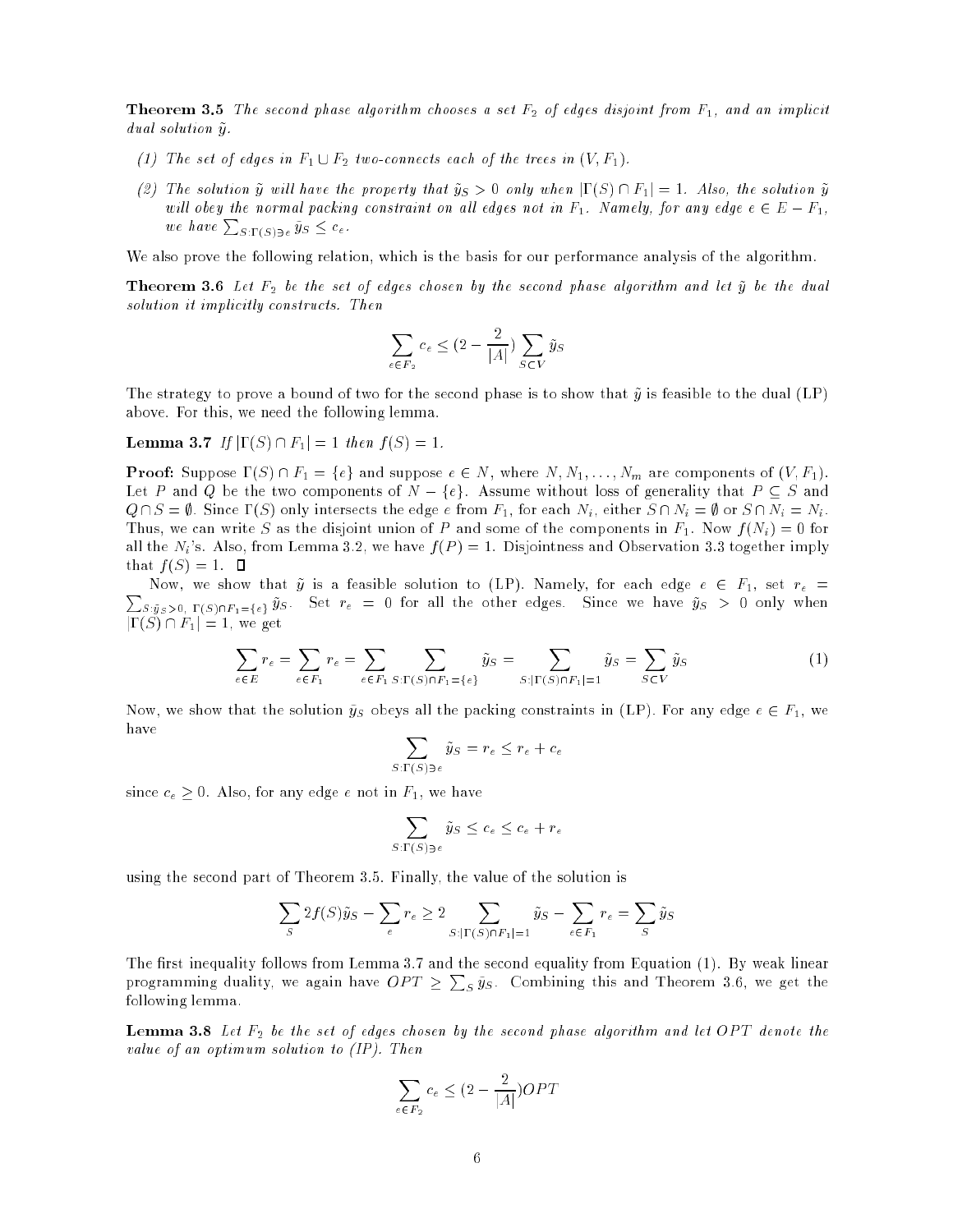We pause and prove that the solution  $F_1 \cup F_2$  we offer is feasible.

 $\blacksquare$  because  $\blacksquare$  is  $\blacksquare$  is followed for (i.e.  $\blacksquare$ ).

Proof: For any <sup>S</sup> <sup>V</sup> , we have j(S) \ F1j <sup>f</sup> (S) since F1 is feasible for (IP1). By Theorem 3.5, the set of edges in  $F_1 \cup F_2$  two-connects all the trees in  $F_1$ . Thus if  $f(S) = 1$  and  $|\Gamma(S) \cap F_1| = 1$  then we must have  $|\Gamma(S) \cap F_2| \ge 1$  for such S. Therefore if x is the incidence vector of  $F_1 \cup F_2$  then for any S with  $f(S) = 1$ , we have

$$
x(\Gamma(S)) = |\Gamma(S) \cap F_1| + |\Gamma(S) \cap F_2| \ge 2
$$

Hence,  $x$  is feasible for (IP).  $\square$ 

We have described construction of a feasible solution  $F_1 \cup F_2$  to (IP) and we have bounds on its value from Lemmas 3.4 and 3.8. These give us the Theorem 1.1. It remains to describe the algorithm to construct  $F_2$  and the implicit dual  $\tilde{y}_S$ . We do this in the next section.

## 4 The algorithm

In this section, we describe the algorithm for augmenting a given forest  $F_1$  such that each tree in  $F_1$ becomes two-connected. Note that  $F_1$  is a minimal solution to the integer program (IP1). We also implicitly construct a dual solution  $\tilde{y}$  such that it has the properties we required in Theorem 3.5. Since we require that  $y_S > 0$  only when  $|1 \left( S \right) | + |I| = 1$ , we define this condition as a new function f , hamely,

$$
f'(S) = \begin{cases} 1 & \text{if } |\Gamma(S) \cap F_1| = 1 \\ 0 & \text{otherwise} \end{cases}
$$

It is important to note that the function  $f$  -defined this way is not proper. It can be easily shown to violate the disjointness requirement. Our basic algorithm for the second phase is similar to that of Goemans and Williamson but is modified to take care of this difference. As input to the algorithm, we are given an undirected graph G with edge costs  $c_e \geq 0$  and the forest  $F_1$ . We output a set  $F_2$  of edges such that  $F_2 \cap F_1 = \emptyset$  and each tree in  $F_1$  is two-connected in  $F_1 \cup F_2$ .

#### Overview

The algorithm maintains a forest,  $F$ , of edges as candidates for  $F_2$ . The forest  $F$  initially has no edges. It also maintains a set of clusters which partitions the vertex set at any time in the running of the algorithm. To begin with, each node in V is in its own cluster. The set of clusters at any time in the running of the algorithm can be partitioned into *active* and *dead* (or inactive) clusters, namely, those with f 0 value 1 and 0 respectively. The algorithm progresses in iterations, choosing edges between clusters and merging clusters. Each merge involves an active cluster. When no active cluster remains, the algorithm terminates. Whenever a chosen edge closes a cycle in  $F_1 \cup F$ , this cycle is collapsed: all the clusters containing nodes in the cycle are unioned into a single cluster. Note that the graph induced by  $F_1 \cup F$  at the beginning of each iteration with the clusters contracted to single nodes is acyclic, because cycles are collapsed at each iteration. The algorithm also implicitly maintains a dual solution  $\tilde{y}$ . Only the active clusters are used to update the dual solution. As long as there remains an active cluster, there remain at least two clusters since  $f$  ( $V$ )  $=$  0. In the end, we do a clean-up to retain only essential edges and remove redundant edges.

#### The algorithm

We use the notation of [6]. We shall use  $\mathcal C$  to denote the set of clusters that the algorithm maintains. For a vertex v, we let  $C_v$  denote the cluster containing v. We shall use a counter t which records the iteration number during the course of the algorithm. Henceforth, we shall use the term "at time  $t$ " to refer to iteration number t of the algorithm.

- 1 Initialize  $F := \emptyset$ ,  $\mathcal{C} := \{\{v\} : v \in V\}, t := 0.$
- **2 Comment:** Implicitly set  $\tilde{y}_S := 0$  for all  $S \subseteq V$ .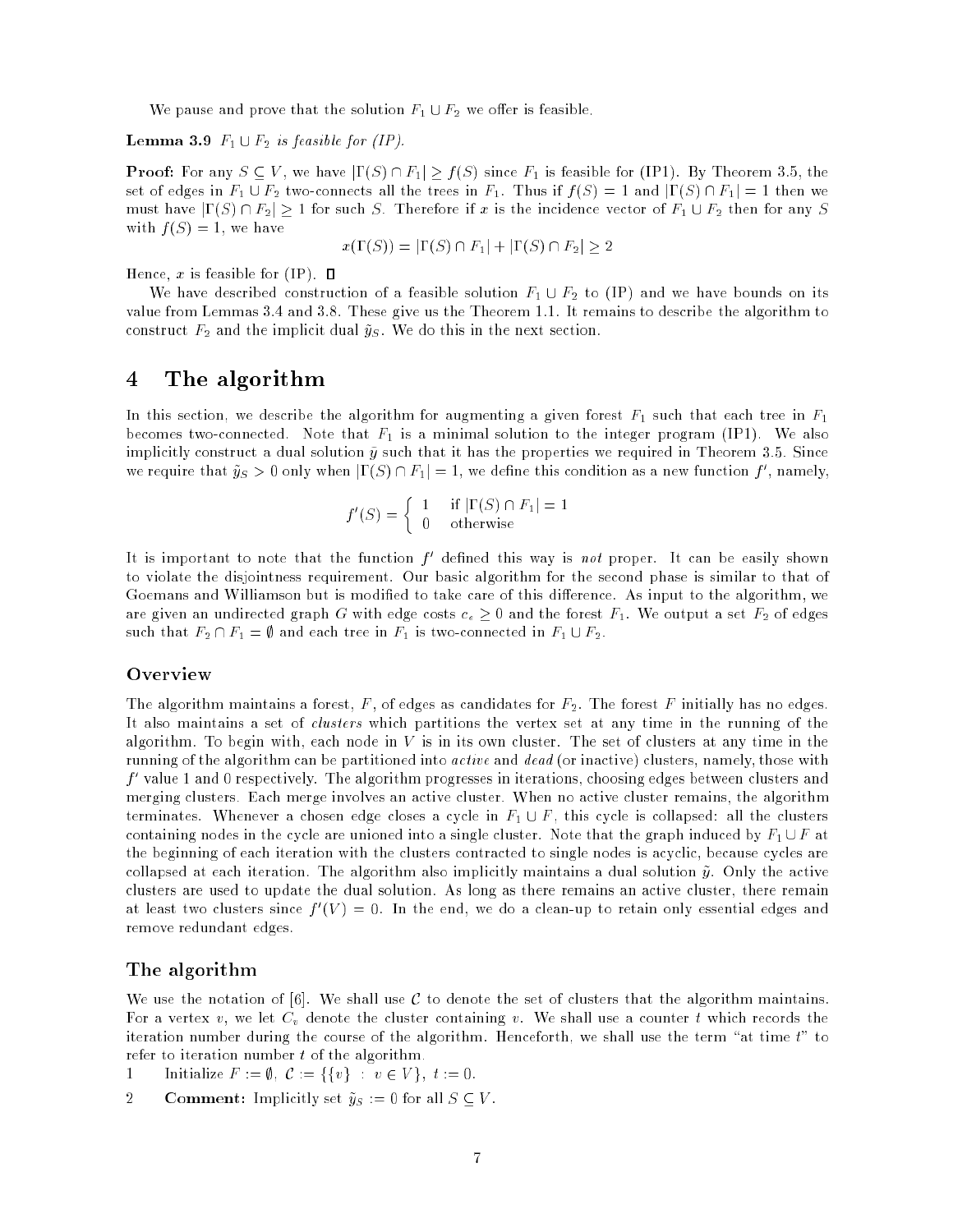- 3 For each  $v \in V$ , set  $d(v) := 0$ .
- $4$  While there is a  $\cup \in \mathcal{C}$  such that f  $\sim$  1  $-$
- $\delta = \frac{c_e d(i) d(j)}{f'(C_1) + f'(C_2)}$ .
- o for all  $v \in C$   $\in$  C, set  $a(v) := a(v) + o$   $f(C)$ . Comment: implicitly set  $y_C := y_C + o$   $f(C)$ .
- 7 Set  $t := t + 1$  and  $F := F \cup \{e\}$ . Comment: Edge e is chosen at time t.
- 8 If e closes a cycle in  $F_1 \cup F$ , then union all the clusters containing nodes in this cycle to form a new cluster and insert this in  $\mathcal{C}$ . Delete each of the old clusters used in the unioning from  $\mathcal{C}$ . Comment: We say that a col lapse has occurred at time t. All the edges in this cycle with their endpoints in different clusters are said to participate in this collapse.
- 9 If e does not close a cycle, union the two clusters  $C_1$  and  $C_2$  to form a new cluster and insert this in C. Delete the two clusters  $C_1$  and  $C_2$  from C.
- 10 (Clean-up step) Select a subset  $F_2$  of F to output. Comment: This step is described later in this section.

#### Clean-Up

Before we describe the clean-up step, we need some notation. At any time t, let  $\mathcal{C}(t)$  denote the set of clusters in C just after iteration number t of the algorithm. Let  $e_t$  denote the unique edge added in the  $t^{th}$  iteration. We define  $F(t)$  to be set of edges in the set  $F$  added until time  $t$  including  $e_t$ . Let  $t_f$  be the total number of iterations before the algorithm terminates.

We shall refer to the graph  $(V, F_1)$  or any contracted version of it as the *skeleton*. Hence the edges in  $F_1$  are termed skeletal. Also, a path made up of edges entirely in  $F_1$  is called a skeletal path. Similarly, edges in F are termed nonskeletal.

Clean-up works by processing the edges in  $F$  in the reverse order in which they were chosen by the algorithm and discarding those that are not essential for two-connectivity. The procedure below takes as input the set of edges F chosen by the algorithm and outputs a subset  $F_2 \subseteq F$  of edges to be retained in the final solution.

1 Initialize 
$$
F_2 := \emptyset
$$
.

- 2 For  $t := t_f$  down to 1 do
- 3 If the graph  $(V, F_1 \cup F_2 \cup F(t) \{e_t\})$  contains at least one skeletal bridge edge  $b_t$ , then set  $F_2 := F_2 \cup \{e_t\}.$

#### Feasibility

We have the following observations from the algorithm.

Proposition 4.1 At any iteration t of the algorithm, the set of nodes in each cluster in C(t) is oneconnected using edges in  $F_1 \cup F(t)$ .

The above proposition can be proved by induction on the iteration count t.

Denition: Dene a skeletal edge e to be enclosed at time t if both its endpoints belong to the same cluster in  $\mathcal{C}(t)$ .

Observation 4.2 A skeletal edge is enclosed at time t if and only if it is part of an edge-simple cycle in  $(V, F_1 \cup F(t)).$ 

Proof: First we prove the if part. In step 8, we collapse any cycle formed by a newly chosen edge, and we merge the clusters involved. It follows by induction on the iteration count  $t$  that all the nodes in any edge-simple cycle in  $(V, F_1 \cup F(t))$  are in the same cluster in  $\mathcal{C}(t)$ . If a skeletal edge is part of such a cycle, both its endpoints are in the same cluster, and hence the edge is enclosed.

Now, we prove the *only-if* part. Suppose a skeletal edge s is enclosed for the first time during the course of the argorithm at time  $t$  . Then a collapse must have occurred at time  $t$  and the edge  $s$  participated in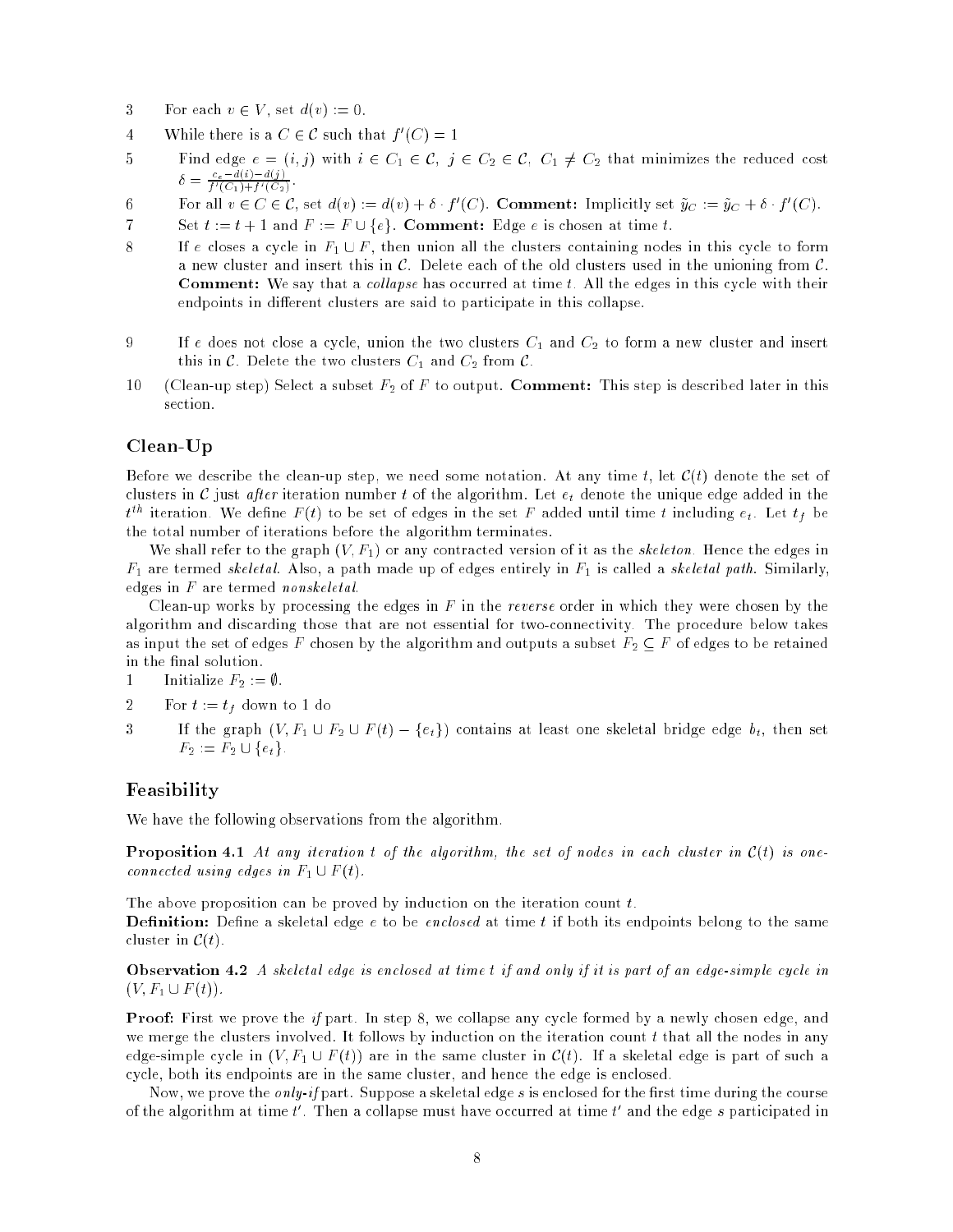the collapse. We now identify an edge-simple cycle in  $(V, F_1 \cup F_1)$  containing  $s$ . Consider the cycle that conapsed at time  $t$  . Each cluster in the conapsing cycle is one-connected using edges in  $F_1 \cup F$  ( $t = 1$ ) by Proposition 4.1. So we can form a cycle containing s using the edges in this collapsing cycle, along with the paths within each cluster in this cycle in the graph  $(V, F_1 \cup F_2)$ 

Note that a skeletal edge, once enclosed, stays enclosed for the rest of the algorithm.

Observation 4.3 Let N be any connected component in (V; F1). Then the set of nodes in N that occur in the same cluster in  $C(t)$  are two-connected in  $(V, F_1 \cup F(t))$ .

Proof: Using induction on the iteration count t, we can show that the set of edges in N with both endpoints in the same cluster in  $\mathcal{C}(t)$  form a subtree of N. Each edge in this subtree is thus enclosed at time t by definition and hence its endpoints are two-connected by Observation 4.2. Since two-connectivity is a transitive relation on the nodes, all the nodes in this subtree are two-connected.  $\Box$ 

 $\blacksquare$  is formed the algorithm number to the algorithm, we define  $\blacksquare$  (t) and  $\blacksquare$   $\lambda_1$  to be the subset of edges in  $F_1$  and  $F_2$  respectively with their endpoints in different clusters in  $\mathcal{C}(t)$ . Note that  $F_2(t)$  is just the set of edges in  $F_2$  chosen after iteration t.

From the running of the main algorithm, we have the following lemma.

**Observation 4.4** Each connected component of  $r_1$  is completely contained in some cluster in  $C(t_f)$ .

**Proof:** Consider the graph  $(C(\ell_f), F_1(\ell_f))$  that  $F_1$  induces on the set of clusters at the time of termination of the algorithm. We claim that  $F_1(t_f)$  is empty. Otherwise, consider a nonsingleton connected component H of  $(\mathcal{C}(t_f), F_1(t_f))$ . Each cluster in H has degree at least one. By definition of the activity function  $f$  , since each cluster is inactive at time  $t_f$ , each cluster in  $H$  has degree at least two. Hence H contains a cycle. But the algorithm collapses any such cycle into a single cluster and thus this is impossible. **D** 

The observation above implies that every skeletal edge is enclosed at time  $t_f$ . Using Observation 4.2, this implies that each tree in the initial skeletal forest  $(V, F_1)$  is two-connected in the graph  $(V, F_1 \cup F)$ . By the definition of clean-up, we can prove the following proposition by backwards induction on the iteration count t.

 $\blacksquare$  Proposition 4.5  $\blacksquare$  Fine graph (V)  $\blacksquare$   $\blacksquare$   $\blacksquare$   $\blacksquare$  (V)) does not contain any skeletal bridge edge.

Since  $F_2(0) = F_2$ , the above proposition implies that there is no skeletal bridge edge in the final retained solution  $(V, F_1 \cup F_2)$ . Thus we have the following lemma.

Lemma 4.6 Each component <sup>N</sup> of F1 is two-connected in the graph (V; F1 [ F2).

This proves the first part of Theorem 3.5.

 $\blacksquare$  decreases in the edges in F1(t) and F2(t) decreases the control end of the distribution clusters in  $\mathcal{C}(t)$ . So we can define an auxiliary graph  $G(t)$  on the node set  $\mathcal{C}(t)$  by  $G(t) = (\mathcal{C}(t), F_1(t) \cup$  $F_2(t)$ ). For each edge  $g = (a, b)$  in  $F_1(t) \cup F_2(t)$ , we have an edge  $(A, B)$  in the graph  $G(t)$  such that  $A \ni a$  and  $B \ni b$ . The graph  $G(t)$  may be thought of as a contracted version of the solution subgraph  $(V, F_1 \cup F_2)$  at time t in which all the nodes in the same cluster in  $\mathcal{C}(t)$  have been contracted into a single node and only edges between clusters are retained.

Observation 4.7 The graph (C(t); F2(t)) is acyclic.

 $P$ roof: Connectivity between clusters in  $\bullet$  (t) using edges of F2(t) implies that these clusters are eventually merged into a single cluster in the course of the algorithm. Since no edges are ever chosen between nodes in the same cluster, the graph  $(\mathcal{C}(t), F_2(t))$  is acyclic.  $\Box$ 

#### A property of clean-up

As a result of the clean-up, we have the following lemma.

**Lemma 4.8** Suppose the edge  $e_t \in$  F<sub>2</sub> is retained in F<sub>2</sub> because it left a skeletal edge b<sub>t</sub> as a bridge edge in step 5 of the clean-up procedure. Then  $v_t$  is also a bridge edge in the graph  $G(t^-) = \{e_t\}$  for any  $t^- < t$ .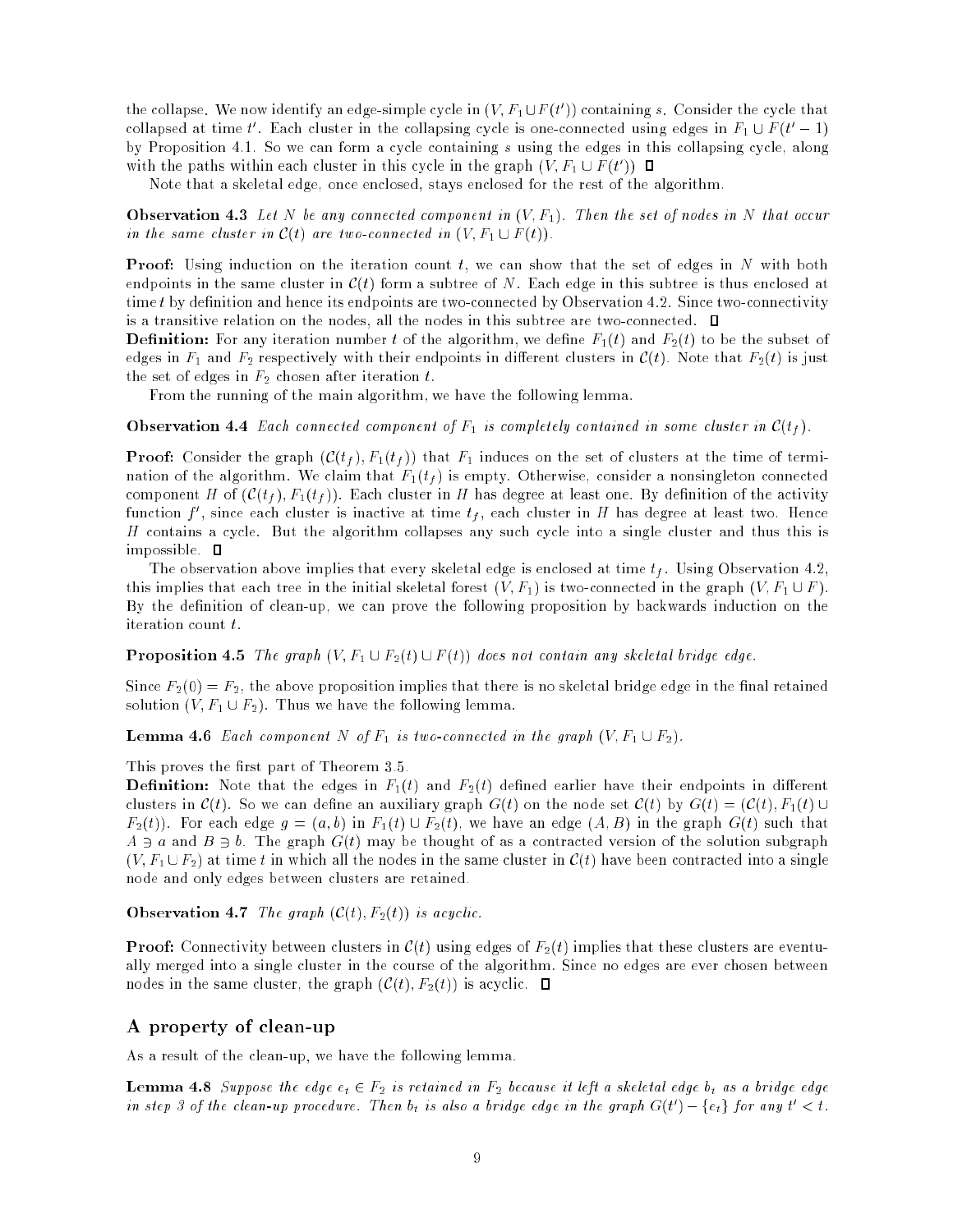**Proof:** By the definition of clean-up, the edge  $e_t$  is retained in  $r_2$  because it left the skeletal edge  $v_t$  as a bridge edge in the graph  $(V, F_1 \cup F_2(t) \cup F(t) - \{e_t\})$ . Hence,  $b_t$  is also a bridge edge in the subgraph  $(V, F_1 \cup F_2) = \{e_t\})$ . From Observation 4.2, this implies that it is not enclosed at any time  $t < t$ . Thus  $v_t$   $\in$   $r_1$  (*t*).

Note that we can obtain the graph  $G(t) = \{e_t\}$  from  $(V, F_1 \cup F_2(t) \cup F(t) = \{e_t\})$  by a series of edge-contractions and edge-defetions not involving  $v_t$ . Each cluster in  $C(t_{-})$  is one-connected using edges In  $r_1 \cup r_1$  by Proposition 4.1; we can therefore obtain a hode in  $C(t)$  by contracting along the edges between nodes in V in this cluster. It remains to show that we can obtain  $G(t^-) = \{e_t\}$  from the contracted graph by defetting edges. Now by definition,  $F_1(t) \subseteq F_1$ . Also, since  $t < t$ , the set of edges in  $F_2$  chosen after time  $\tau$  is a subset of all the edges chosen until time  $\tau$  and the set of edges in  $F_2$  chosen after time t, i.e.,  $F_2(t) \subseteq F(t) \cup F_2(t)$ . We conclude that the edges in  $G(t)$  are  $F_1(t) \cup F_2(t)$ , a subset of  $r_1 \cup r_2(t) \cup r_1(t),$  so we can obtain  $G(t') - \{e_t\}$  from the contracted graph by defeting edges. Note that since  $v_t \in r_1(t)$ , we do not use it in any of these operations. Furthermore, neither of these operations destroys bridge edges and so  $\theta_t$  remains a bridge in the graph  $G(t^-) = \{e_t\}$  .

We shall use the above lemma in the proof of the performance guarantee.

#### 5 The Performance Guarantee

Our analysis of the algorithm is modeled on that of [6]. In this section, we prove Theorem 3.6. From the construction of the  $\tilde{y}$  values and the choice of edges in F, we get the following lemma directly.

**Lemma 5.1** The solution  $y~s$  satisfies  $y_S > 0$  only when  $|1 \, (S) \, |1 \, |T_1| = 1$ . Furthermore, it obeys the normal packing constraints on edges not in  $F_1$ . Namely, for any edge  $e \in E - F_1$ , we have  $\sum_{S:\Gamma(S)\ni e} \tilde{y}_S \leq c_e$ . Also, for any edge in F, this constraint is tight, i.e., for  $e \in F$ ,  $c_e = \sum_{S:\Gamma(S)\ni e} \tilde{y}_S$ .

The above lemma proves the second part of Theorem 3.5.

We restate Theorem 3.6 and in the remainder of this section, prove it.

 $T$  , and set of each  $\frac{1}{2}$  be the set of edges chosen by the second phase algorithm and let  $y$  be the dual solution it implicitly constructs. Then

$$
\sum_{e \in F_2} c_e \le (2 - \frac{2}{|A|}) \sum_{S \subset V} \tilde{y}_S
$$

At any time t in the running of the algorithm, recall that the set of nodes in  $\mathcal{C}(t)$  can be partitioned into active hodes and dead hodes, representing clusters with  $f$  -value 1 and 0 respectively. Let  $\kappa(t)$  denote the number of active nodes in  $\mathcal{C}(t)$ . We prove the following theorem in the remainder of the section and use it in the induction step of our proof of Theorem 3.6.

Theorem 5.2 For each iteration number t, the sum of the degrees of the active nodes in the graph  $(C(t), F_2(t))$  is at most  $2(k(t) - 1)$ .

The proof of Theorem 3.6 is adapted from a proof by Goemans and Williamson [6]. They use a lemma similar to our Theorem 5.2 in order to prove Theorem 3.6 by induction on the iteration count t. However, our proof of Theorem 5.2 differs completely from the proof of its counterpart in [6]. We now show that the above theorem suffices to prove Theorem 3.6.

Proof of Theorem 3.6: The proof is by induction on the iteration count t. From Lemma 5.1, we can write  $\sum_{e\in F_2}c_e=\sum_{e\in F_2}\sum_{S:\Gamma(S)e}\tilde{y}_S$ . By changing the order of summation we can rewrite the above double sum as follows:  $\sum_{e\in F_2}c_e=\sum_S \tilde{y}_S\cdot|\{e\in \Gamma(S):\ e\in F_2\}|.$  Let  $\tilde{y}_S(t)$  denote the value of  $\tilde{y}_S$  just before the  $t^{th}$  iteration of the algorithm. We show by induction on the iteration count t that

$$
\sum_{S} \tilde{y}_{S}(t) \cdot |\{e \in \Gamma(S) : e \in F_2\}| \le (2 - \frac{2}{|A|}) \sum_{S \subset V} \tilde{y}_{S}(t)
$$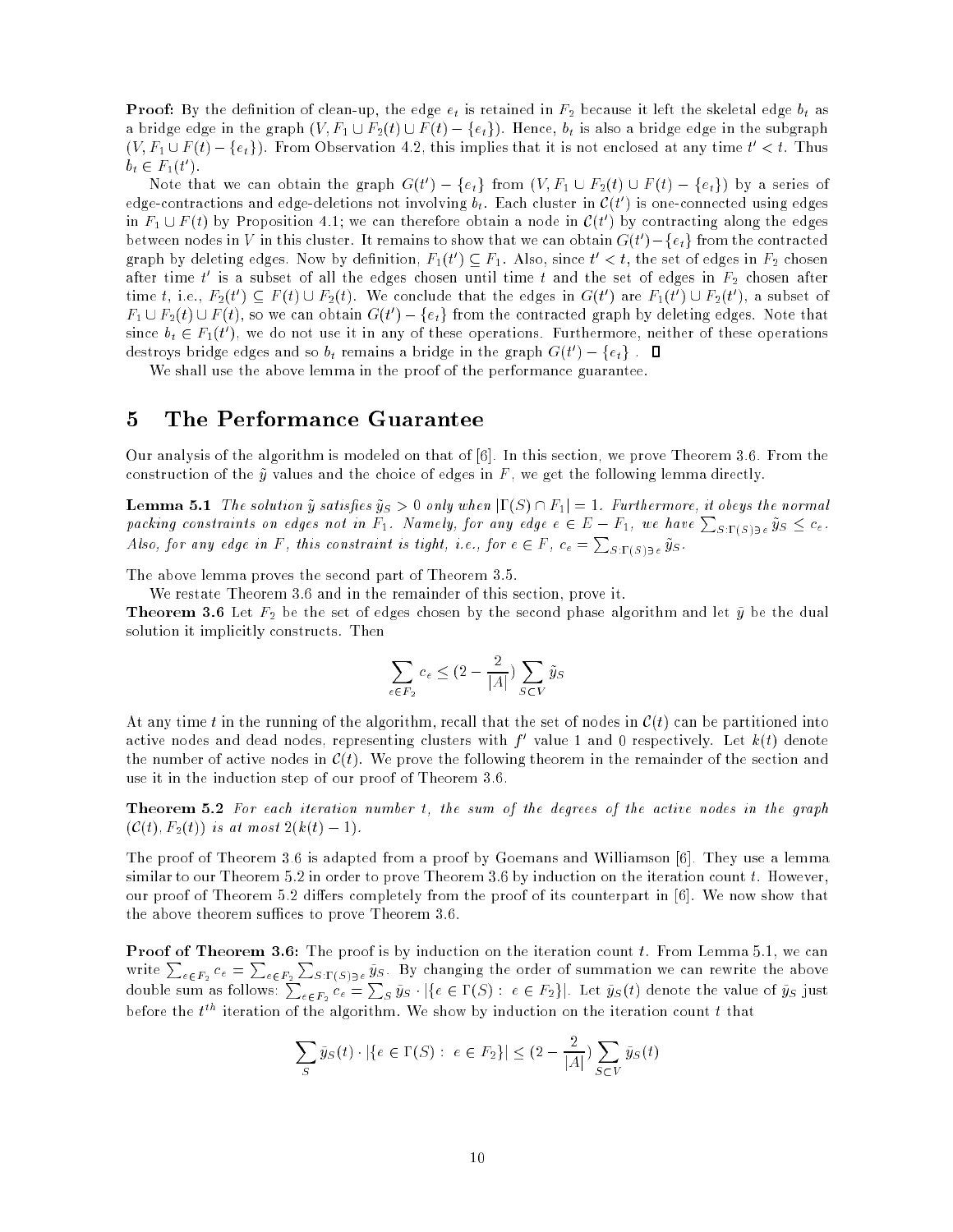The inequality clearly holds when  $t = 0$ . Let  $\delta$  denote the reduced cost of the edge  $e_t$  chosen at time t. At this iteration of the algorithm, the increase in the left-hand side of the above inequality is

$$
\sum_{C \in \mathcal{C}(t): f'(C) = 1} \delta \cdot |\{e \in \Gamma(C) : e \in F_2\}|
$$

For the induction step, we must prove that this increase is bounded by the increase in the right-hand side, namely by

$$
(2 - \frac{2}{|A|}) \cdot \delta \cdot |C \in \mathcal{C}(t) : f'(C) = 1|
$$

By definition,  $k(t) = |C| \in C(t)$  :  $f(C) = 1$ . In terms of the graph (C(t),  $F_2(t)$ ), we must prove that the sum of the degrees of the active nodes is at most  $2(k(t) - \frac{k(t)}{|A|})$ .

Each leaf in the initial forest  $F_1$  is a terminal and the number of active nodes in  $\mathcal{C}(t)$  at any time t is at most the number of leaves in  $F_1$ . Hence  $k(t) \leq |A|$  at any time t. Hence it is sufficient to prove that the sum of the degrees of the active nodes in the graph  $(\mathcal{C}(t), F_2(t))$  is at most  $2(k(t) - 1)$ . But this is exactly what Theorem 5.2 states. Thus this theorem proves the induction step.  $\square$ 

We shall prove Theorem 5.2 in the remainder of this section.

Proof of Theorem 5.2: The proof works by constructing a subgraph of G(t) that is a forest spanning all the nodes in  $G(t)$ . We call this the proof forest; it is made up of proof trees. This forest will include all the edges in  $F_2(t)$ . It also has the property that that every edge in  $F_2(t)$  is on a path between two active nodes in the forest. The following proposition asserts that we can construct such a proof forest.

Proposition 5.3 For each iteration number t, we can construct a spanning forest of G(t) that includes all the edges in  $F_2(t)$  such that each such edge is on a path between two active nodes in the forest.

Then, we prune the forest so as to delete each edge that does not lie on a path between two active nodes. Notice that since every edge in  $F_2(t)$  is in a path between two active nodes, no edge in  $F_2(t)$  gets pruned. Moreover, as a result of pruning, each leaf node in the forest will be an active node. Thus any inactive node in the forest is an internal node and has degree at least two.

Since the pruned proof forest contains every edge in  $F_2(t)$ ,  $(\mathcal{C}(t), F_2(t))$  is a subgraph of this forest. Hence the sum of the degrees of the active nodes in  $(C(t), F_2(t))$  is at most the sum of the degrees of the active nodes in the pruned proof forest. Let  $N_i$  denote the number of inactive nodes in the pruned proof forest. The sum of the degrees of all the nodes in the pruned forest is at most  $2(k(t) + N<sub>i</sub> - 1)$ . The sum of the active node degrees is the sum of the degrees of all the nodes minus the sum of the degrees of the inactive nodes. Since each inactive node has degree at least two, the sum of the active node degrees is at most  $2(k(t)-1)$ . This proves Theorem 5.2.  $\Box$ 

#### Construction of the proof forest

It remains to prove Proposition 5.3. For this, we need a few definitions.

Denition: Dene a node in C(t) to be a skeletal node if it has at least one edge of F1(t) incident on it.

Thus the skeletal nodes are exactly the nodes that are not isolated nodes in the graph  $(\mathcal{C}(t), F_1(t))$ .

We say that an edge b is a bridge edge for edge a if b is a bridge edge in the graph  $G(t) - \{a\}$ .

Proof of Proposition 5.3: We prove Proposition 5.3 by proving the following lemma that asserts that we can construct the proof forest inductively. In the following lemma, t denotes the iteration count such that we are attempting to construct a proof forest for  $G(t)$ . For any  $t > t$ , the set  $F_2(t) - F_2(t)$  ) represent the set of edges in the solution subgraph that have been chosen after time  $t$  up to and including time  $t$  .

 ${\bf L}$ emma 5.4 Let t be an iteration number of the algorithm. Then, for every t  $>$ t, there exists a proof forest  $\vartheta$ f(U(t),  $F_1(t) \cup (F_2(t) - F_2(t)))$  such that the following properties hold.

- 1) All the nodes in a connected component of  $(C(t), F_1(t))$  are in the same tree of the proof forest.
- $z$ ) the proof forest contains all the eages in  $F_2(t) = F_2(t)$ .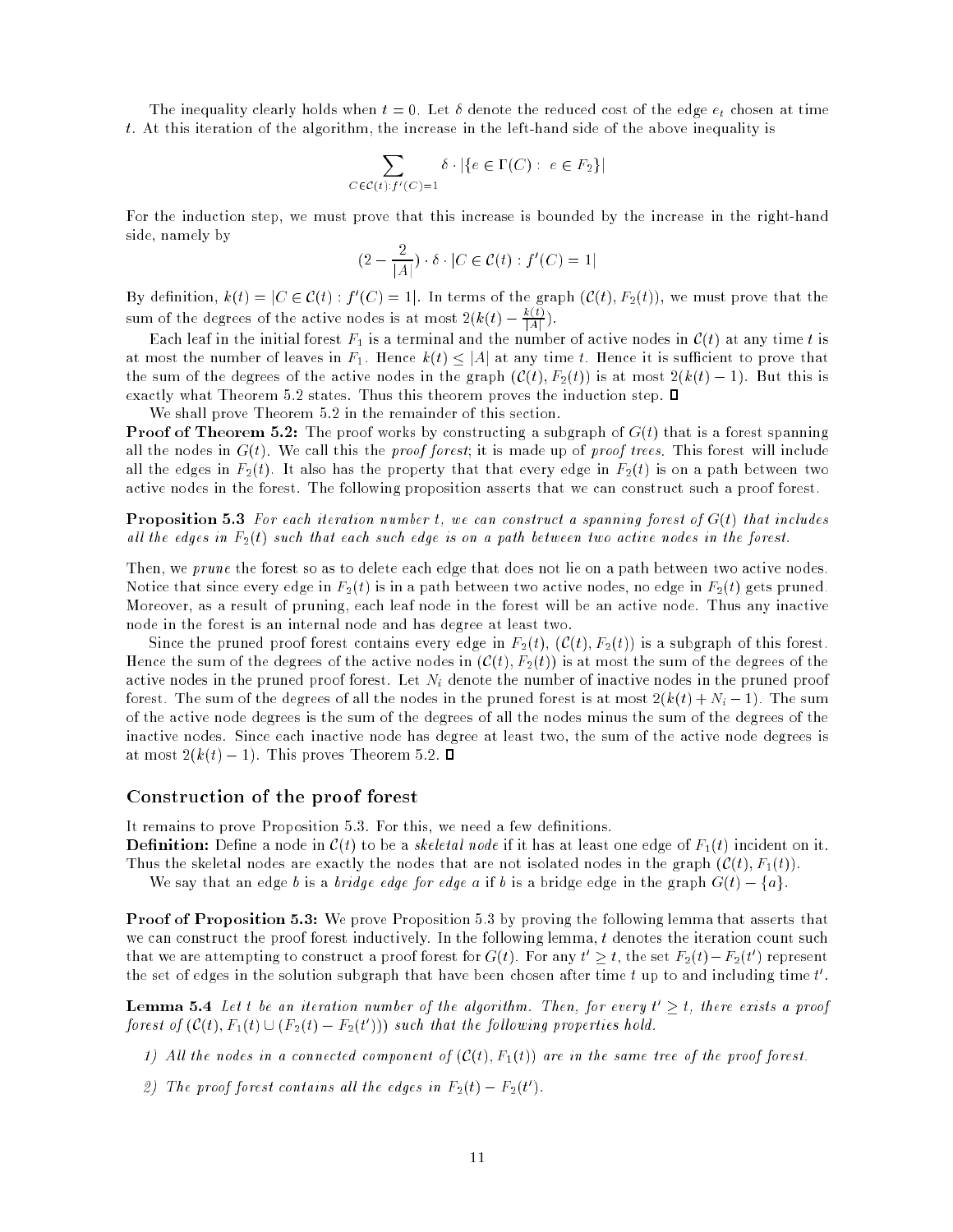- 3) Each edge in a nonskeletal path between two skeletal nodes in the forest is on a proof tree path between two active nodes.
- 4) Each skeletal edge  $b \in F_1(t)$  that is not in the proof forest is a bridge edge for some nonskeletal edge in  $G(t)$ .

We prove Proposition 5.3 by using Lemma 5.4 with  $t = t_f$ . By the second property in this lemma, we get that the proof forest includes every edge in  $F_2(t)$ . By Lemma 4.8, each edge  $e$  in  $F_2(t)$  is chosen at some time  $t > t$  and is part of a cycle in the graph  $G(t) = (C(t), F_1(t) \cup F_2(t))$ . Furthermore, this cycle contains at least one skeletal edge since  $(\mathcal{C}(t), F_2(t))$  is acyclic by Observation 4.7. Since the proof forest contains  $F_2(t)$ , this edge forms part of a nonskeletal path between skeletal nodes in the proof forest. Then the third property in Lemma 5.4 implies that this edge is on a path between two active nodes. This completes the proof of Proposition 5.3.  $\Box$ 

**Proof of Lemma 5.4:** The proof is by induction on  $t$  , Henceforth, we shall use the phrase *proof forest* for a for any  $t \geq t$  to refer to the proof forest of the graph  $(C(t), F_1(t) \cup (F_2(t) - F_2(t)))$ .

**Dasis:**  $(t = t)$  in this case, the proof forest for t is  $(U(t), T_1(t))$ . It is easy to verify that the properties in Lemma 5.4 are true for this forest.

**Induction step:** Let P be the proof forest for  $t$  . We show how to obtain a proof forest P for  $t + 1$ . Let  $e$  be the edge chosen by the algorithm at  $t\; +$  1. If  $e$  does not appear in  $F_2,$  (i.e. it was omitted during the clean-up phase), then P itself is a proof forest for  $t + 1$ . Therefore suppose the edge  $e$  does appear in  $F_2$ . There are two cases.

Case 1: The edge e does not form any new nonskeletal path between skeletal nodes. In this case,  $P \cup \{e\}$  is acyclic, so we let the new proof forest  $\widehat{P}$  be  $P \cup \{e\}$ . Since no edges are deleted, the first and fourth properties continue to hold. Since we added the edge  $e$  to  $\hat{P}$ , the second property continues to hold. Also, since we form no new nonskeletal paths between skeletal nodes, the third property also continues to hold.

Case 2: The edge e forms a new nonskeletal path between skeletal nodes. There are two subcases. Subcase 2a: The new nonskeletal path formed goes between two skeletal nodes in dierent proof trees in the forest P. Thus this path merges these two proof trees in the proof forest. In this case also,  $P \cup \{e\}$ is acyclic, so we let the new proof forest  $\hat{P}$  be  $P \cup \{e\}$ . Since no edge is deleted, the first and fourth properties continue to hold. Since we added the edge  $e$  to  $\hat{P}$ , the second property continues to hold. Also, in this case, we can inductively infer that each of the two merging trees contains an active node. Thus the edges in the newly formed nonskeletal path are on a path between two active nodes in the two merging trees. This proves the third property for the proof forest  $P$ .

Subcase 2b: The new nonskeletal path formed goes between two skeletal nodes in the same proof tree T in the forest P. In this case, addition of the edge e causes the formation of a cycle C in the proof tree T. We shall add the edge  $\epsilon$  to the proof forest P and identify a skeletal edge b in this cycle to delete so that the remaining graph is acyclic and the four properties are maintained. The first property will be maintained if we delete *any* edge in the cycle  $C$  since this still leaves all the nodes in the proof tree T connected. Since we add the edge  $e$  to form the new proof forest and do not delete any nonskeletal edge, the second property would also continue to hold. However, it is harder to find a skeletal edge to delete so as to maintain the third and fourth properties. We introduce some definition to talk about the skeletal edge we delete.

Denition: A node in the cycle C is called an entry node if it is reachable in T C from an active node (See Figure 2).

In the following claim, we state the properties of the skeletal edge b that we delete from  $C$  to form the new proof tree.

Claim 5.5 There is a skeletal edge b in C such that

1) b is on a skeletal path between two entry nodes in the cycle C.

2) b is a bridge edge for a nonskeletal edge in  $G(t)$ .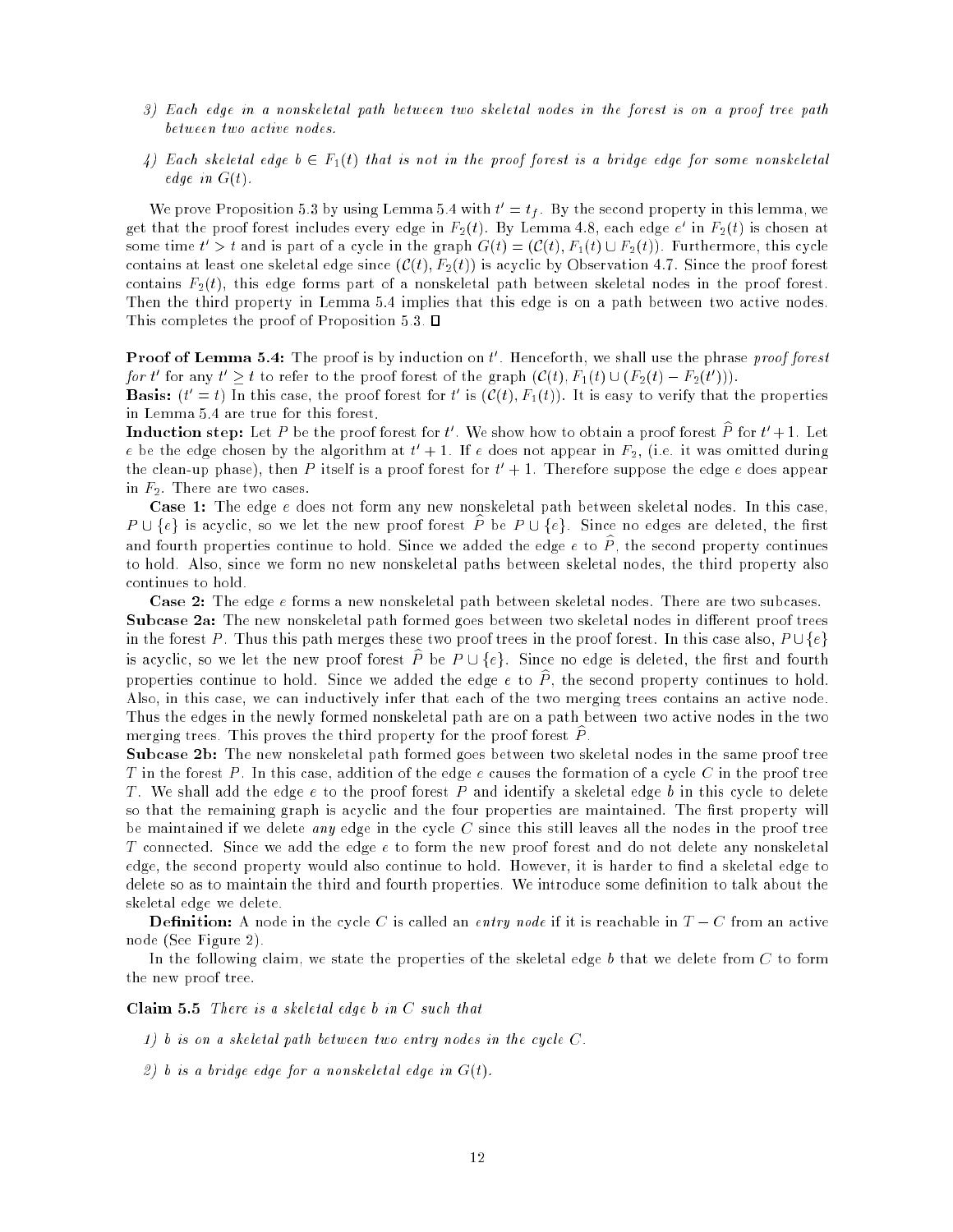

Figure 2: A node x in the cycle C is called an entry node if it is reachable in  $T - C$  from an active node a.

Assume that the above claim holds. To form the new proof forest  $\hat{P}$  from the old, we add the edge e and delete the edge b whose existence is stated by the claim above. From the above discussion, this maintains the first two properties for  $\tilde{P}$ . We prove that  $\tilde{P}$  also satisfies the third and fourth properties.

The fourth property follows from the second part of the above claim. To show that the third property is maintained, we must show that each edge in any nonskeletal path between skeletal nodes is on a path between two active nodes. Since the edge b is on a skeletal path between two entry nodes, each nonskeletal edge in the cycle  $C$  is on the complementary path in  $C$  between these two entry nodes. Since each of these entry nodes can reach an active node in  $T - C$  by definition, all nonskeletal edges in the cycle C lie on a path between two active nodes in the new proof tree. Since the third property is inductively true for the tree  $T$ , any nonskeletal edge not in  $C$  and on a nonskeletal path between skeletal nodes is on a proof tree path between two active nodes in  $T$ . It is easy to verify that deletion of the skeletal edge  $b$  in  $C$  maintains this property for such edges. Thus the third property is maintained in the new proof tree  $\widehat{P}$  in this subcase.

This completes the proof of Lemma 5.4.  $\square$ 

It remains to prove Claim 5.5. We do so in the remainder of this section.

We need a few preliminaries.

**Claim 5.6** For any cycle  $C_1$  in G(t), for any nonskeletal eage e in  $C_1$ ,

(1) we eage of  $G(t) = C_1$  is a briage eage for e.

 $(z)$   $\cup$  must contain a sketetat bridge edge for e.

Proof: First we prove (1). We have by Proposition 4.5 that G(t) has no skeletal bridge edge. Hence a pridge edge in  $G(t)=\{e\}$  must separate the endpoints of  $e$  . But  $C_1=\{e\}$  is a path between the endpoints of  $e$  , so any such bridge edge must belong to  $C_1 = \{e\}$ .

Next we prove (2). By Lemma 4.8, G(t) = {e } must contain a skeletal bridge edge. By (1), the bridge edge must occur in  $C_1$ .  $\square$ 

Recall that the cycle C is the unique cycle in  $T \cup \{e\}$ .

 $\blacksquare$  called  $\blacksquare$  . A path consisting of edges of the cycle  $C$  is called a segment of  $C$  is a segment is nonskeletal (skeletal) if it consists entirely of nonskeletal (skeletal) edges. For any two nodes x and y in the cycle  $C$ , note that there are two segments between  $x$  and  $y$ . Given an edge  $e$  of  $C$ , we can distinguish between these two segments as follows: the segment containing  $e$  is denoted  $\chi_e(x, y)$ , and the segment not containing f is denoted  $e^{i\langle x, y \rangle}$ .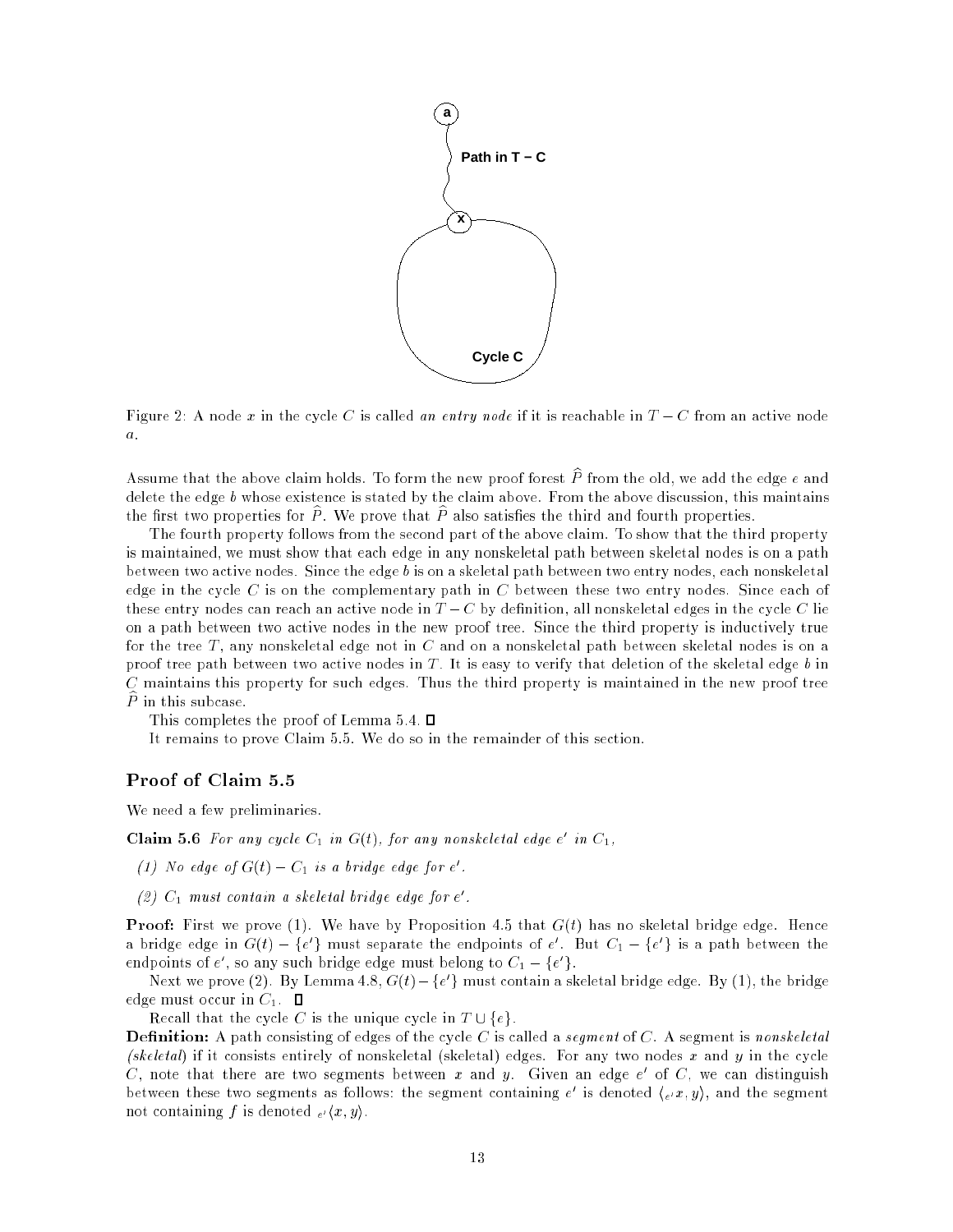#### Short-cuts and properties

Denition: A pair (x; y) of nodes in C is called a short-cut if there is a path from x to y in G(t) using no edge of  $C$ .

Note that a pair  $(x, x)$  is trivially a short-cut. If  $x \neq y$ , we say that  $(x, y)$  is a proper short-cut. We have the following properties from the definition of short-cuts.

 $\bf{Uram\ 5.7}$  Let e be a nonskeletal eage of the cycle  $C$  and let  $(x,y)$  be a short-cut. Then

 $(A \cup e^{\prime}(x, y))$  cannot contain a skeletal briage eage for example  $B$ 

(B)  $\langle e^{\mu}x, y \rangle$  must contain a skeletal bridge edge for e.

Proof: Let P be the path from x to y using no edges of C. By applying Claim 5.6 to the cycle  $C_1 = C \cup P = \frac{e}{\sqrt{x}}, y$ , we infer from (1) that  $\frac{e}{\sqrt{x}}, y$  contains no skeletal bridge edge for  $e$  . This proves (A). Since C must contain such a skeletal bridge edge, it must occur in  $C = \frac{e}{x}, \frac{y}{y}$ , which is  $\frac{y}{x}, \frac{y}{y}$ . This proves  $(B)$ .  $\Box$ 

Corollary 5.8 For each proper short-cut (x; y), the two segments between x and y each must contain a skeletal edge.

Proof: Let S be one of the segments between x and y. Suppose for a contradiction that S consists entirely of nonskeletal edges. Let  $e$  be one of these edges. By part (B) of Claim 5.7, ( $e^{\tau}x, y$ ), which is S, contains a skeletal bridge edge for  $e$  , contradicting the fact that  $S$  is nonskeletal.

#### Transition nodes and properties

Recall that we are working with a proof tree T such that C is the unique cycle in  $T \cup \{e\}$ .

edge in C. Thus every maximal nonskeletal segment is bounded by transition nodes.

**Lemma 5.9** Let x be a transition node of  $C$ . Then there is an active node a<sub>x</sub> reachable from x by a skeletal path that avoids C.

Proof: The proof is illustrated in Figure 3. If x is itself active, we are done, so assume x is inactive. It has at least one incident skeletal edge, the one in the cycle C. Because it is inactive, it must have at least one other incident skeletal edge  $e$  -outside the cycle  $C$ . Let  $a_x$  be a leaf reachable from  $x$  by a skeletal path  $P_s$  going through  $e$  . We show that  $P_s$  does not intersect the cycle  $C$  .

Suppose for a contradiction that the skeletal path intersects C. Let  $x_1 \neq x$  be the first point of intersection of the path from x to  $a_x$ . Now x and  $x_1$  are connected via a skeletal path  $P_1$ . They are also connected via a path  $P_2$  along the cycle using edges of the proof tree T. Since the proof tree T is acyclic, there is a skeletal edge  $v$  in this skeletal path  $P_1$  from  $x$  to  $x_1$  that is deleted in forming the proof tree. Inductively, property (4) of Lemma 5.4 is true for T and so b 0 must be a bridge edge for some nonskeletal edge c in  $G(t)$ . Since  $x_1 \neq x$ , note that  $x_1$  and x are also connected in  $G(t)$  via the path  $P_3 = C - P_2$ . Therefore the nonskeletal edge c for which b is a bridge edge must lie in the path  $P_1$ . But since the path  $P_1$  is skeletal, this is a contradiction.  $\Box$ 

**Observation 5.10** For each transition node x of the cycle  $C$ , there is a entry node x in  $C$  such that (x; x<sup>0</sup> ) is a short-cut.

**Proof:** By Extinita 5.9, there is an active node  $a_x$  reachable from x by a skeletal path  $P_s$  that avoids  $C$ . Inductively, property (1) of Lemma 5.4 holds for 1, so there is a path  $P_t$  in T from  $a_x$  to x. Let x be the first node of  $P_t$  that lies on the cycle  $\cup$ ; then x is an entry node. Following  $P_s$  from x to  $a_x$ , then continuing along  $P_t$  to x yields a path from x to x using no edge of C. So (x, x) is a short-cut.

**Definition:** For every transition node  $x$  in the cycle U, we designate an entry node  $x$  that can be found using the above observation as the entry node corresponding to x.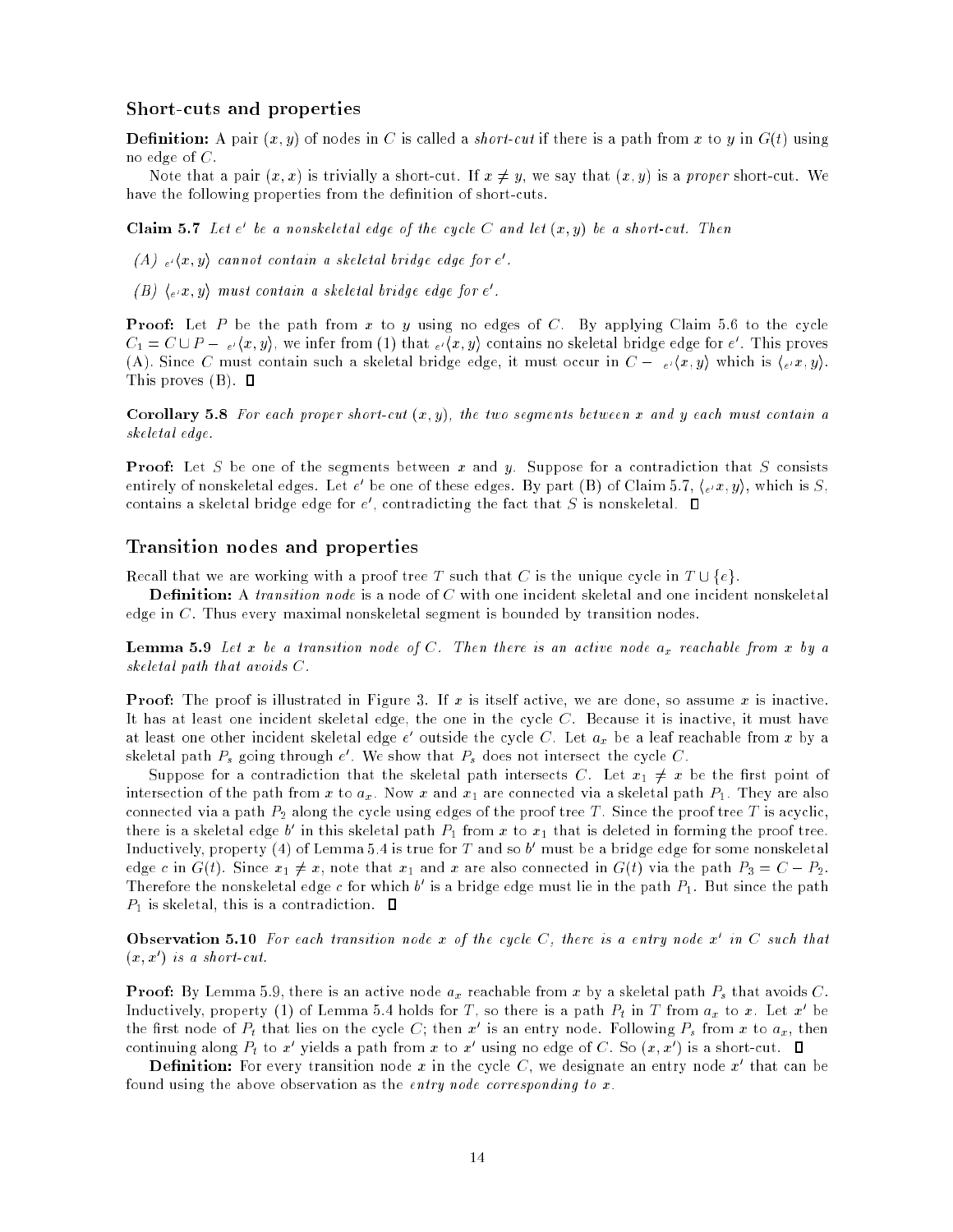

Figure 3:  $x$  is a transition node of C.  $e$  is a skeletal edge incident to  $x$  outside C and  $a_x$  is a leaf reachable from x by a skeletal path  $P_s$  going through  $e$  ,  $x_1 \neq x$  is the first node in the cycle  $C$  where the path  $P_s$  meets C.  $P_1$ , the subpath of  $P_s$  from x to  $x_1$  is shown in dark.



Figure 4: A segment S is said to be *forbidden* if the endpoints of S are entry nodes, and S consists of three subsegments  $S_1S_2S_3$ , where  $S_2$  is a nonskeletal segment, the endpoints of  $S_1$  form a short-cut, and the endpoints of  $S_3$  form a short-cut. The dark dashed paths represent paths in  $G(t) - C$  between the endpoints of  $S_1$  and between the endpoints of  $S_3$ .

#### Forbidden segments and their properties

Denition: A segment S is said to be forbidden if the endpoints of S are entry nodes, and S consists of three subsegments  $S_1S_2S_3$ , where  $S_2$  is a nonskeletal segment, the endpoints of  $S_1$  form a short-cut, and the endpoints of  $S_3$  form a short-cut (See Figure 4). For any edge f in C, if f is not in  $S_1 \cup S_3$ , we say that S is forbidden for f. This terminology is motivated by the following claim.

Let  $e$  be any nonskeletal edge in the cycle U . By part (2) of Ulaim 5.6, there is a skeletal edge  $\theta_{e'}$  in  $\cup$  that is a bridge edge for  $e$  .

**Claim 5.11** Any skeletal eage  $v_{e'}$  that is a bridge eage for a nonskeletal eage  $e^-$  in C cannot occur in a segment that is forbidden for e.

**Proof:** Let  $S = S_1 S_2 S_3$  be a segment forbidden for e. Since  $S_2$  is nonskeletal, the edge  $\theta_e$  cannot fie in this subsegment. Let the endpoints of  $S_1$  be x and y. By definition, the edge f does not occur in  $S_1$ , so we have  $S_1 = e(\langle x, y \rangle)$ . Since  $(x, y)$  is a short-cut, by part (A) of Claim 5.7,  $e(\langle x, y \rangle)$  cannot contain a skeletal bridge edge for  $e$  . Hence  $S_1$  cannot contain  $\theta_{e'}$ . Similarly, we show that  $S_3$  cannot contain  $\theta_{e'}$ . Thus any skeletal edge  $v_{e'}$  that is a bridge edge for e-cannot occur in S.

From the definition of segments forbidden for an edge  $f \in C$ , we have the following observation.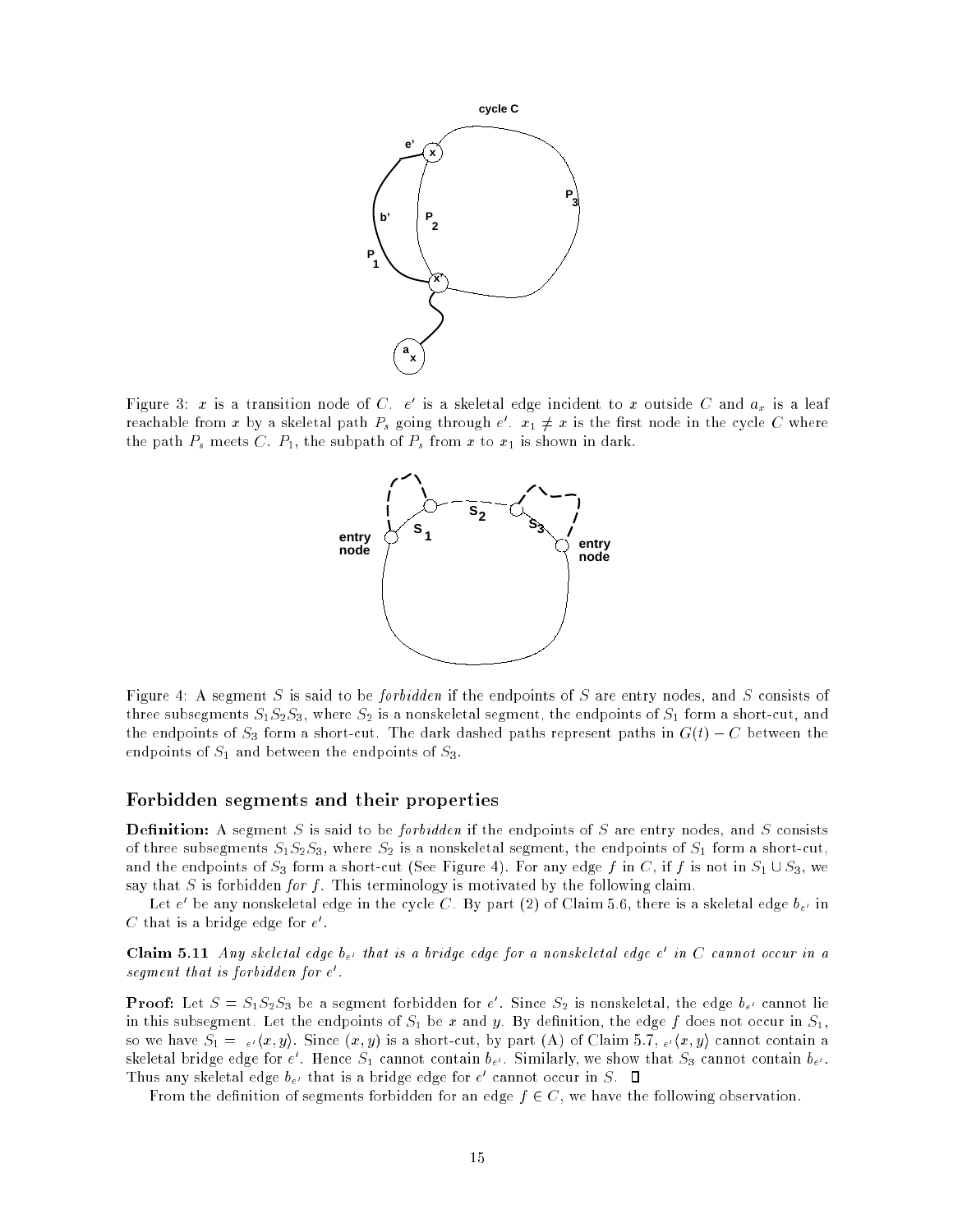

Figure 5: Lemma 5.13:  $e$  is some nonskeletal edge in  $\cup$  , and  $P$  is the maximal nonskeletal path containing  $e$  in U. Let  $\iota$  and  $r$  be the endpoints of  $P$  , and let their corresponding entry nodes be  $\iota$  and  $r$  . Then the segment  $(e^{t}, r)$  is a forbidden segment for  $e$  . The dark lines show paths in  $G(t) = C$  between each of l and r and the entry nodes l and r corresponding to them.

**Observation 5.12** Let S be a forbiaden segment, for any nonskeletal eage f in  $C = S$ , the segment S is forbidden for f 0 .

The following lemma is illustrated in Figure 5.

 ${\bf L}$ emma 5.15 Let  $e$  ve any nonskeletal eage in  $\infty$ , and let  $F$  ve the maximal nonskeletal segment containing e . Let t and r ve the enapoints of r , and tet their corresponding entry nodes ve t and r . Inen the segment  $\{e^{it}, r\}$  is a forbidden segment for e.

**Proof:** The entry nodes  $\iota$  and  $r$  cannot be internal nodes in the path  $P$ , else the short-cuts  $(\iota, \iota)$  and  $(r, r$  ) would violate Corollary 5.8. Hence  ${}_{e'}(t_1, t)$ ,  $P$  , and  ${}_{e'}(r, r$  ) are contiguous edge-disjoint segments, and  $\chi_e(t, r) = e(\tau, t) \cup P \cup_{e'} (r, r)$ . Thus  $S = \chi_{e'}(t, r)$  has entry nodes as endpoints and can be written as  $S_1S_2S_3$  where  $S_1 = \frac{1}{e'}(l_1, l_1, S_2 = P$ , and  $S_3 = \frac{1}{e'}(T, T)$  and  $(l_1, l_2)$  and  $(T, T)$  are short-cuts. So S is a forbidden segment. Moreover, since  $e^- \not\in S_1 \cup S_3$ ,  $S$  is forbidden for  $a$ .

#### Finding the skeletal edge to delete

Now we prove Claim  $5.5$  by providing an iterative procedure to find a skeletal edge b with the properties stated in the Claim. Note that we do not need to implement this algorithm since it is purely for the purpose of proof.

The algorithm to find the skeletal edge b maintains a nonskeletal edge f in the cycle C and a set of segments of the cycle  $C$  that are forbidden for  $f$ . On each iteration of this procedure, it either finds a skeletal edge ø as required in Ulaim 5.5, or linds å new nonskeletal edge 7- and adds å new forbidden segment to the set W. This new forbidden segment contains at least one edge not contained in any previous forbidden segment, so the number of iterations of this procedure is bounded by the size of the cycle C.

#### Find-skeletal-edge(f,W)

- 1 initialize the nonskeletal edge  $f := e$ . By Lemma 5.13, we can find a segment  $(eu, v)$  that is forbidden for  $e$ . Initialize  $W := \{e(u, v)\}\.$
- 2 Repeat
- 3 By part (2) of Claim 5.6, since f is a nonskeletal edge in C, there is a skeletal edge  $b_f \in C$  that is a bridge edge for f. By Claim 5.11, this skeletal bridge edge  $b_f$  cannot occur in any segment in W for these are forbidden for f. So  $b_f$  must occur in a maximal segment S of C that is not overlapped by any segment in  $W$ . Note that the endpoints of  $S$  must be entry nodes.
- 4 If the segment S is wholly skeletal, the bridge edge  $b_f$  for f is one of the edges in this segment. This skeletal edge  $b_f$  has the properties required in Claim 5.5, so we are done in this case. We stop and output the edge  $b_f$  as the required skeletal edge.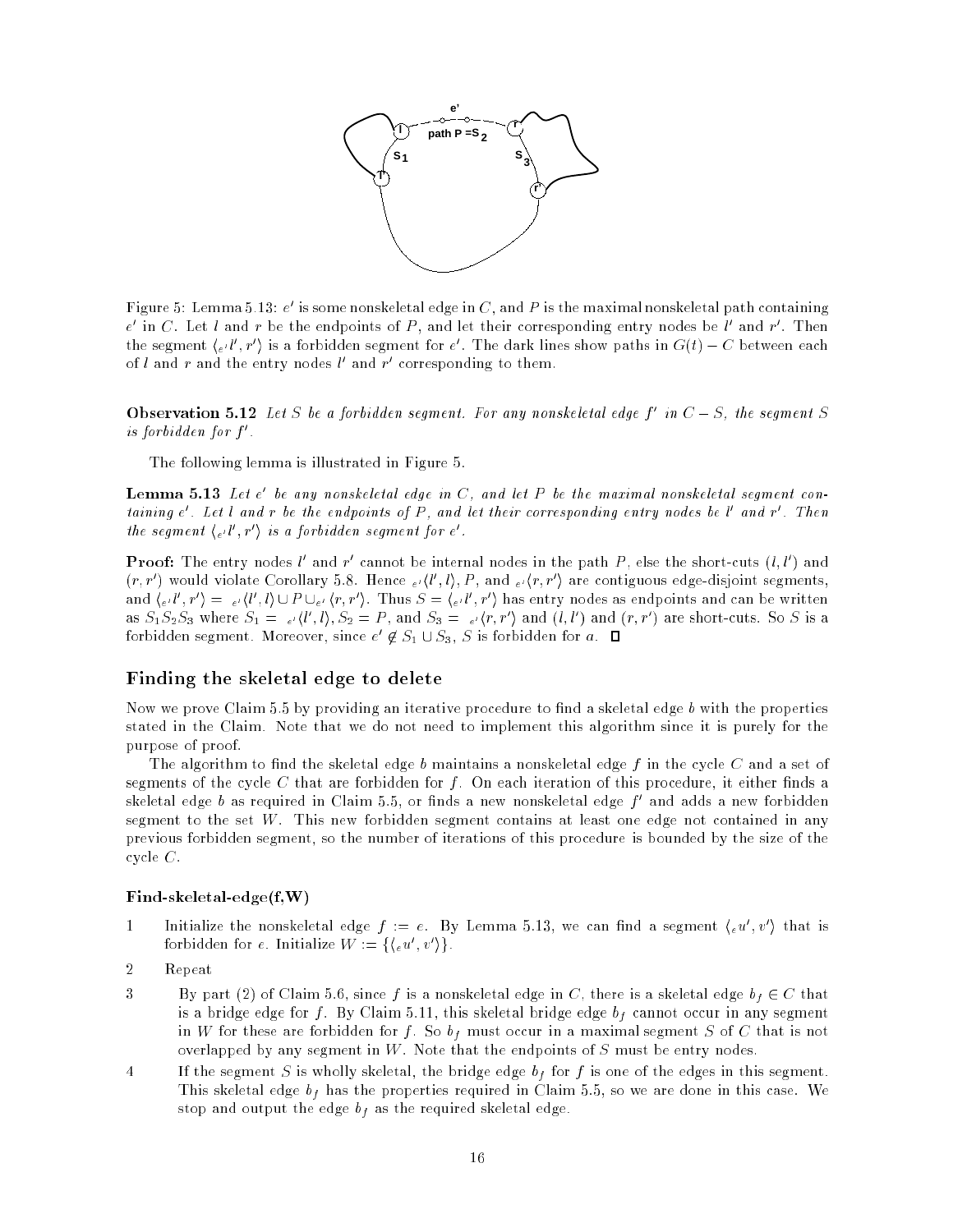- 5 Otherwise, the segment S contains at least one honskeletal edge f . In this case, observe that since  $f$  -is not in any of the segments in  $W$  , by Observation 5.12 each segment in  $W$  is forbidden for  $j$  . Now we use Lemma 5.15 to find a segment  $(f^{(i)}, r^{(j)})$  forbidden for  $j$  and add this segment to the set  $W$ . We then set  $f := f$  and continue.
	- Notice that the set  $W$  with the segment  $\{f^{(l)}, r^{\prime}\}$  added consists of a set of segments forbidden for the new nonskeletal edge  $f$  . Also, since  $f$  was not in any of the forbidden segments in  $W$ earlier, but is included in the segment  $\{\mu\}$  ,  $r$  ) added to  $\nu$  , the number of edges in the union of all the segments in  $W$  has increased by at least one.

Thus the above procedure eventually finds a skeletal edge  $b$  as required in Claim 5.5. This completes the proof of the performance guarantee of the algorithm.

## 6 Approximating augmentation

In this section, we restate Theorem 1.2 and prove it.

Theorem 1.2 Given <sup>a</sup> graph <sup>G</sup> <sup>=</sup> (V; E) along with an initial subgraph G0 with edge set E0, the minimum-cost augmentation problem is to choose a minimum-cost set of edges in G whose addition to  $\rm G_0$  yielas a graph that obeys the constraints of (IP). This problem can be approximated in  $O(n^2$  logn) time within a factor of 2(1  $-\frac{1}{|A|}$ ) if the incidence vector,  $x_0$  of the initial subgraph  $G_0$  obeys the one-connectivity constraints

$$
x_0(\Gamma(S)) \ge f(S) \quad \forall S \; : \; \emptyset \ne S \subset V
$$

Otherwise the performance guarantee is  $3(1-\frac{1}{|A|})$ .

Proof: First we prove the weaker bound. For this, we modify the cost function c on the edges of G by setting the cost of the edges in the initial subgraph  $\alpha_0$  to zero. Let  $c$  be the modified cost function. Then we apply the algorithm in Theorem 1.1 to the graph G with cost function  $c$  . The algorithm finds a set of edges  $F$  -whose incidence vector is feasible for (IP). Moreover, the cost of the set of edges  $F$  -is at most  $\mathfrak{z}(1 - \frac{1}{|A|})$  times the cost of an optimum solution to (IP) under the cost function c. Consider the minimum-cost augmentation of  $G_0$ . Let the cost of the edges in this augmentation be  $Aug$  . This Set of edges along with the zero-cost edges in  $E_0$  is a feasible solution to (IP) of value Aug under c.<br>Thus the cost of the edges in F' is at most  $3(1-\frac{1}{|A|})Aug^*$  under c'. Finally we observe that since F' is feasible for (IP), the edges in  $F' - E_0$  form a valid augmentation of  $E_0$ . This augmentation has cost at most  $\delta(1 - \frac{1}{|A|})$ Aug under c. This proves the weaker bound.

We now turn to the case when the incidence vector of the edges in  $E_0$  satisfies the one-connectivity constraints:

$$
x(\Gamma(S)) \ge f(S) \quad \forall S \; : \; \emptyset \ne S \subset V
$$

In this case, we choose an arbitrary spanning forest  $F$  of  $G_0$ . It is easy to verify that the incidence vector of F satisfies the one-connectivity constraints. We then define a minimal version  $F_1$  of F by retaining only the edges in  $F$  that are critical. Formally, we define

 $F_1 \leftarrow \{e \in F : \text{ for some connected component } N \text{ of } (V, F - \{e\}), f(N) = 1\}$ 

It follows from the results in [6] that if F is feasible for the one-connectivity constraints, then so is  $F_1$ . We can then use  $F_1$  as the skeletal forest and apply the second-phase algorithm in Section 4. However, as before, we first modify the cost function  $c$  on the edges of  $G$  by setting to zero the cost of the edges in  $E_0$ . We apply the algorithm in Section 4 to the graph  $\rm{G}$  with the modified cost function  $c$  and the input skeletal forest  $F_1$ . The algorithm chooses a set of edges  $F_2$  disjoint from  $F_1$ . We first show that  $F_2 - E_0$  provides a valid augmentation and then we show that it has low cost.

By Lemma 3.9, the subgraph  $F_1 \cup F_2$  is feasible for (IP). Since  $F_1$  is contained in  $E_0$ , the subgraph  $F_2 - E_0$  is a valid augmentation of  $E_0$ . Now we show that  $F_2 - E_0$  has low cost under c. It suffices to show that  $F_2$  has low cost under c. By Lemma 3.8, the cost of the edges in  $F_2$  is at most  $2(1-\frac{1}{|A|})$ times that of an optimum solution to (IP) under the cost function  $c$  . The optimum augmentation of  $\rm G_0$  together with  $E_0$  is a feasible solution to (IP). The cost of this solution under  $c$  is just the cost of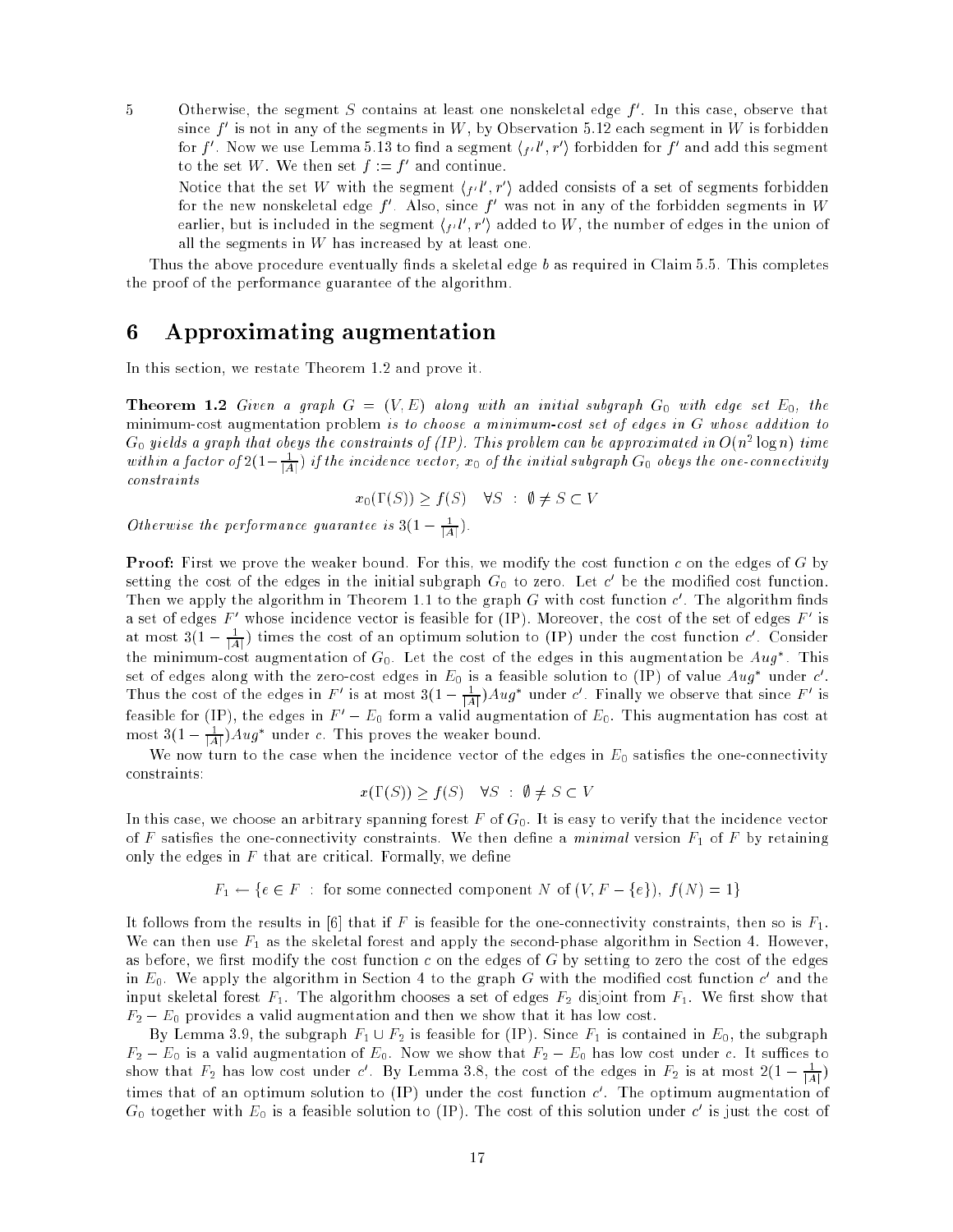

Figure 6: An example showing that the performance bounds of the algorithms in Theorems 1.1 and 1.2 are existentially tight.

the augmentation. Hence the cost of the edges in  $F_2$  is at most  $2(1-\frac{1}{|A|})$  times the cost of the optimal augmentation. This completes the proof of the stronger bound in Theorem 1.2.  $\Box$ 

#### Implementation issues  $\overline{7}$

We note that our algorithm can be implemented in time  $O(n^2 \log n)$  where  $n = |\gamma|$  using the techniques in [6]. We address the implementation of the clean-up steps. The important observation here is the initial forest  $F_1$  and the candidate set of edges F both form acyclic subgraphs. Hence the total number edges in them is  $O(n)$ . At each step of clean-up, we identify the two-connected components of a graph with  $O(n)$  edges. The time taken is linear in the number of edges and hence the time to implement each step of clean-up is linear in n. Since there are only a linear number of clean-up steps, the total time for performing the clean-up is  $O(n^2)$ . The overall running time is thus dominated by the time for Implementing the main loop and is  $O(n^2 \log n)$ .

#### 8 Conclusions and open problems

We have described approximation techniques for a variety of two-connected subgraph problems. We also extended these results to derive approximation algorithms for augmentation problems in this setting.

We note that the performance bounds of the algorithms we have presented in Theorems 1.1 and 1.2 are existentially tight. This can be seen by their performance on an example graph taken from [3]. This graph is reproduced in Figure 6. The thick (solid and dashed) edges are of unit cost and the thin edges have cost  $\epsilon$  close to zero. We use the proper function f defined by  $f(S) = 1$  for every nonempty proper subset  $S$  of  $V$ , i.e, we seek a minimum-cost two-connected subgraph. The initial spanning tree constructed in the first phase of our algorithm may consist of all the thick solid lines but one and all the thin lines of cost  $(k - 1) + 2k\epsilon$ . All but one of the thick dashed lines may be chosen as the second phase solution. The cost of this set is  $(2k-1)$ . Thus our algorithm outputs a solution of total cost  $3k-2+2k\epsilon$ . A minimum-cost two-connected subgraph of this graph consists of alternating thick dashed lines with all the thin lines. This subgraph has cost  $k + 2k\epsilon$ . Thus this example also shows that the performance bounds of our algorithms are existentially tight.

It remains an important open problem to design approximation algorithms with a better performance guarantee for this problem. It would also be interesting to investigate if the techniques in this paper extend to generalized k-connected network design problems.

#### References

- [1] A. Agrawal, P. Klein and R. Ravi, \When trees collide: an approximation algorithm for the generalized Steiner tree problem on networks," Proceedings of the 23rd Annual ACM Symposium on Theory of Computing (1991), pp. 134-144.
- [2] K. P. Eswaran, and R. E. Tarjan, "Augmentation problems", SIAM Journal on Computing, Vol. 5 (1976), pp. 653-665.